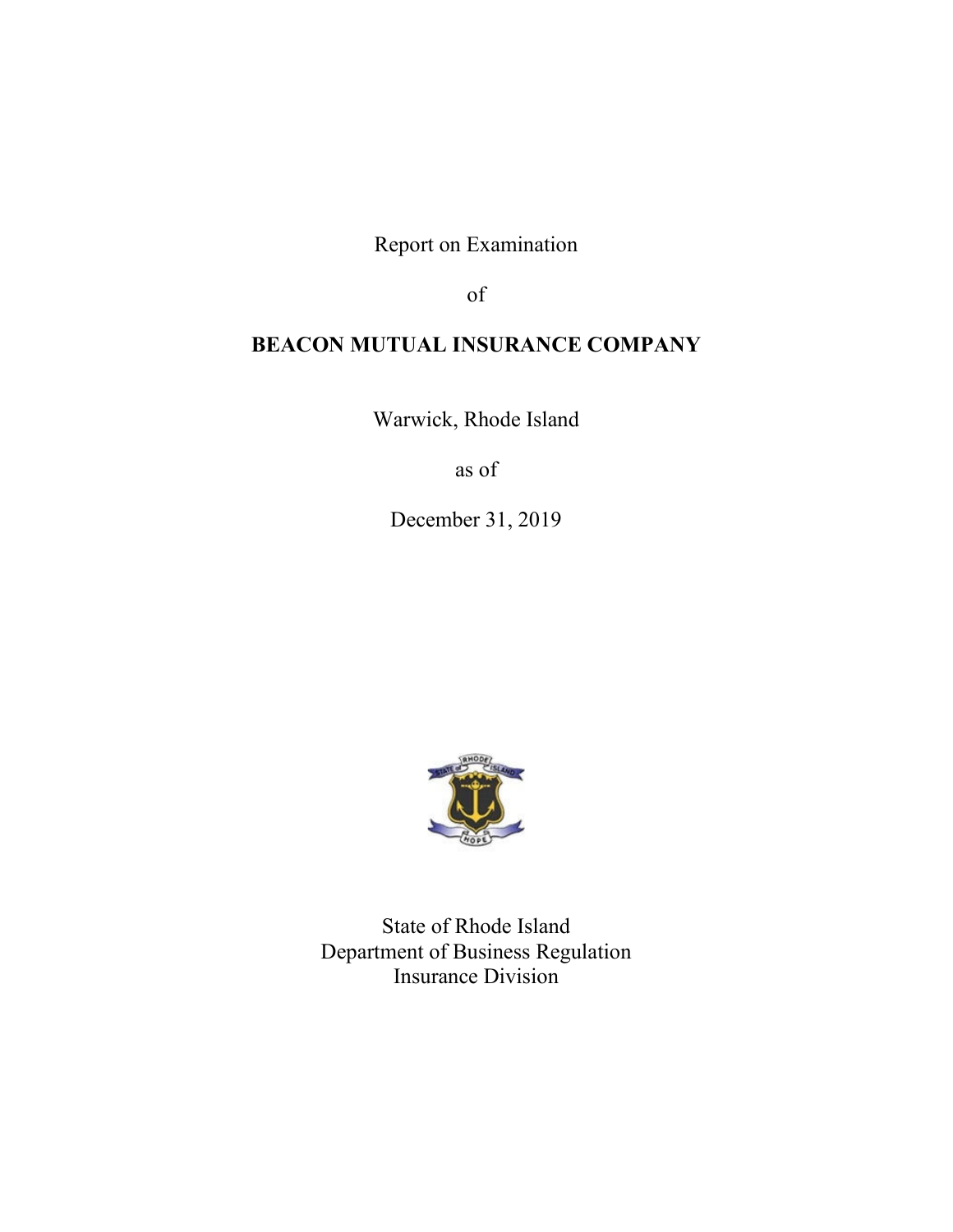

**State of Rhode Island** DEPARTMENT OF BUSINESS REGULATION 1511 Pontiac Avenue, Bldg. 69-2 **Cranston, Rhode Island 02920** 

**Insurance Division** 

# **ADOPTION ORDER**

The attached Report of Examination as of December 31, 2019, of the condition and affairs of

# BEACON MUTUAL INSURANCE COMPANY

was recently completed by duly qualified examiners, pursuant to the provisions of the Rhode Island General Laws.

Due consideration has been given to the comments of the examiners regarding the operation of the Company and its financial condition, as reflected in the report.

It is therefore ORDERED that said Report be, and it is hereby, adopted and filed and made an official record of this Department as of this date.

Department of Business Regulation

Dayer

Dated: June 30, 2021

Elizabeth Kelleher Dwyer Superintendent of Insurance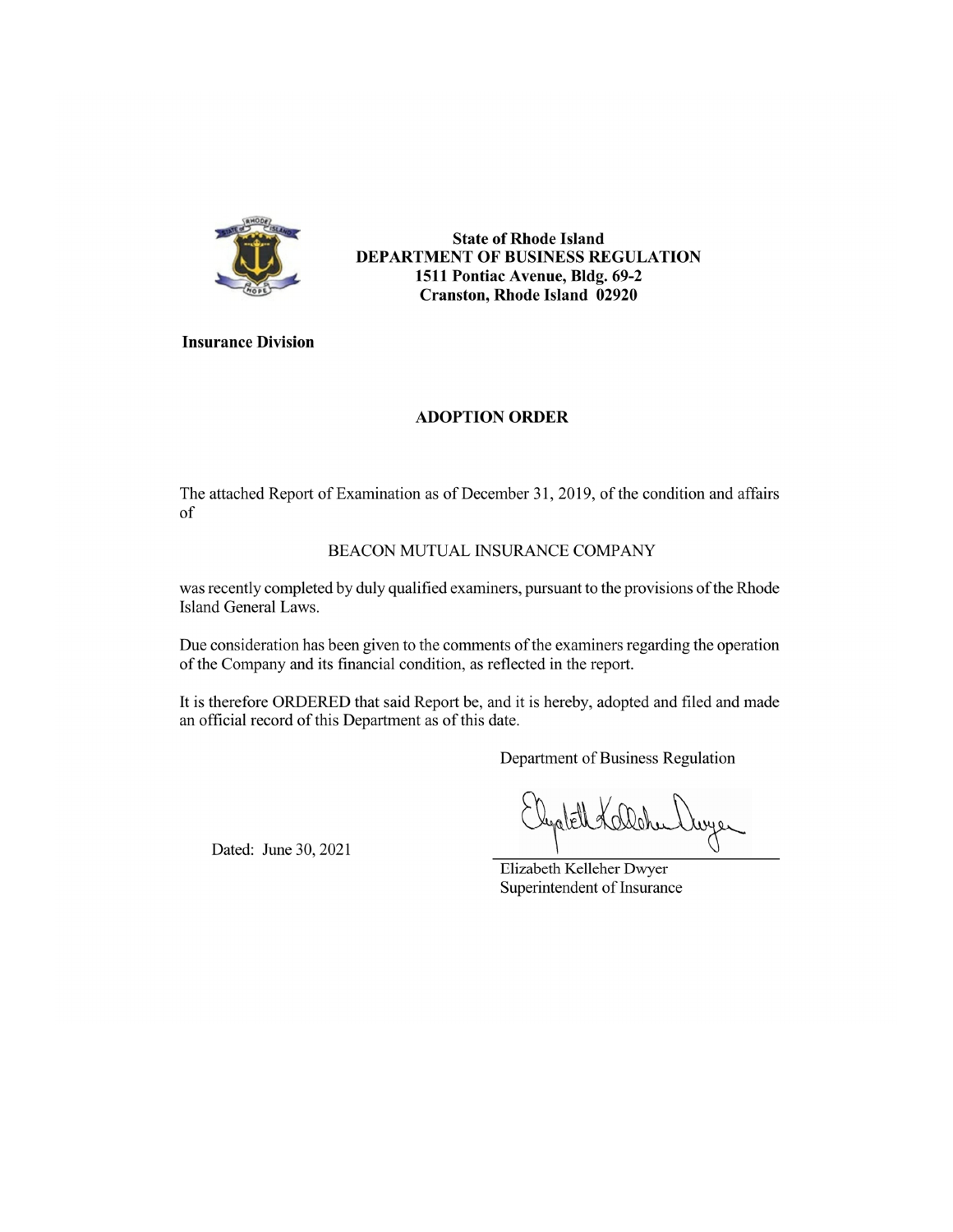# **TABLE OF CONTENTS**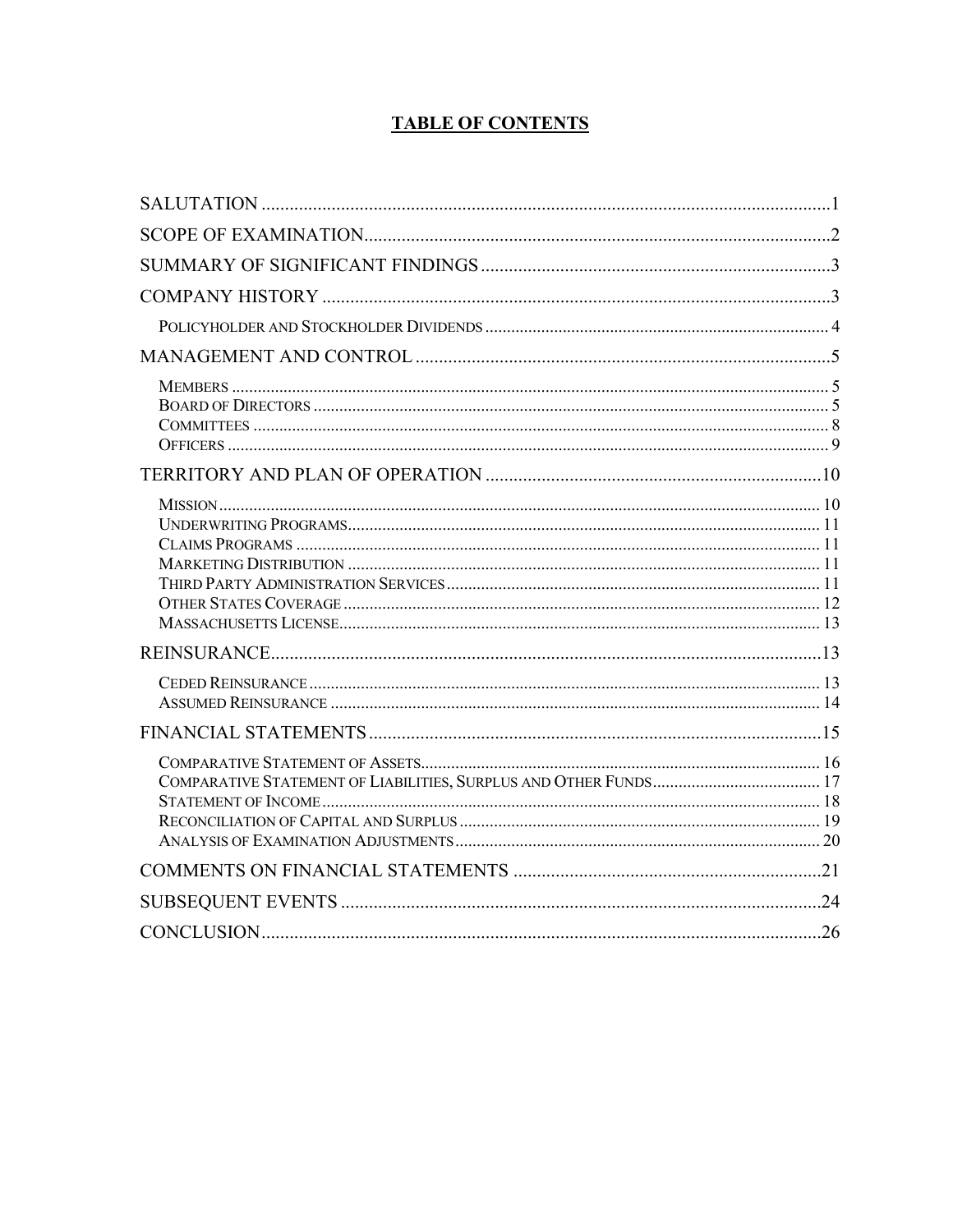June 24, 2021

Ms. Elizabeth Kelleher Dwyer Superintendent of Insurance State of Rhode Island Department of Business Regulation 1511 Pontiac Avenue, Bldg. 69-2 Cranston, Rhode Island 02920

Dear Superintendent Dwyer:

In accordance with your instructions and pursuant to Chapters 13.1 and 35 of Title 27 of the General Laws of the State of Rhode Island, an examination has been made as of December 31, 2019, of the financial condition and affairs of

# **THE BEACON MUTUAL INSURANCE COMPANY**

located at 1 Beacon Centre, Warwick, Rhode Island. The report of such examination is herewith submitted.

The Beacon Mutual Insurance Company ("Company" or "BMIC") was previously examined as of December 31, 2015, and both the current and prior examinations were conducted by the Insurance Division of the State of Rhode Island ("Insurance Division").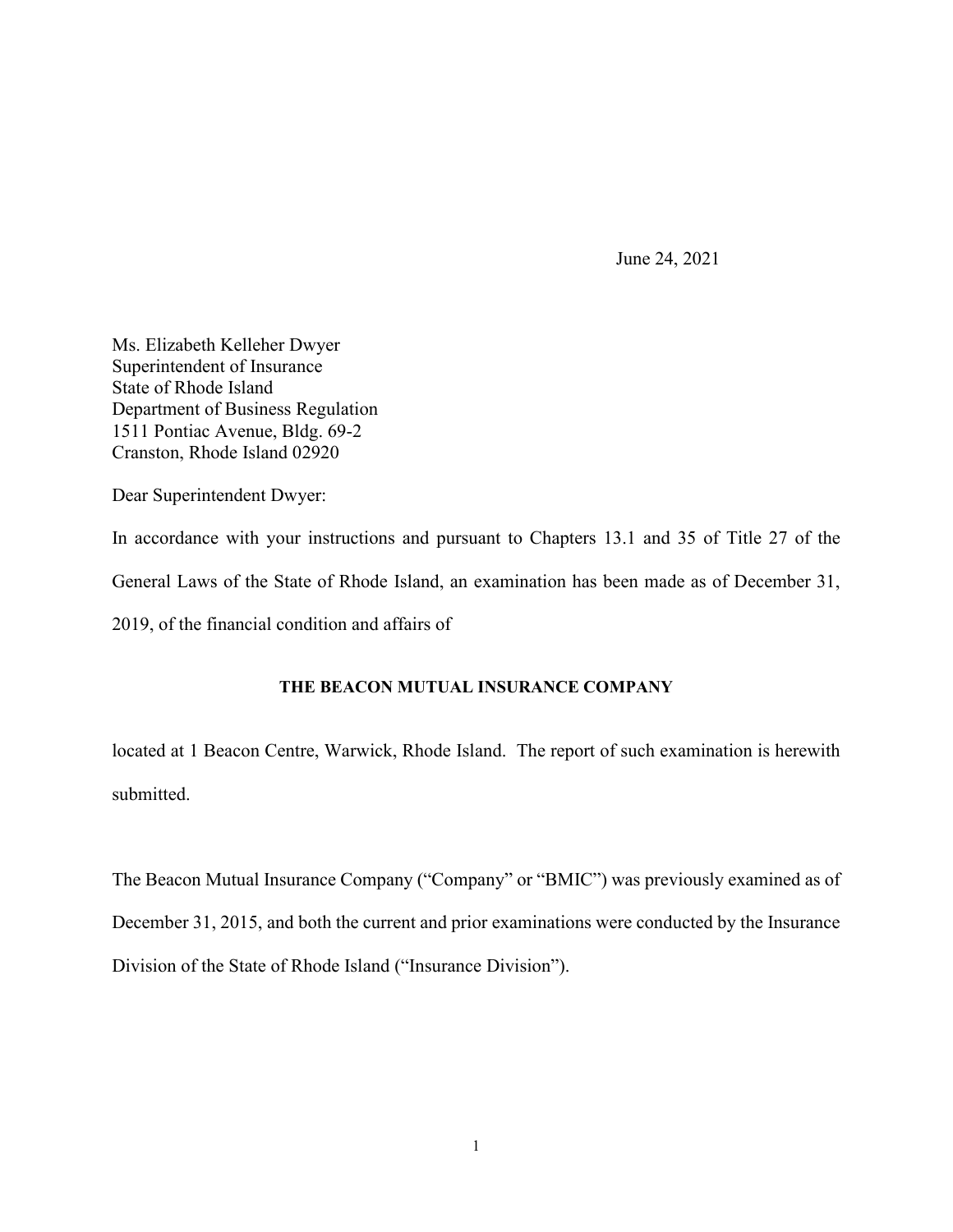#### **SCOPE OF EXAMINATION**

The last examination of the Company covered the five-year period from January 1, 2010, through December 31, 2015. The current examination covered the four-year period from January 1, 2016, through December 31, 2019 and was performed in compliance with the above-mentioned sections of the General Laws of the State of Rhode Island, as amended. The current examination was conducted as a single-state full scope risk-focused examination in accordance with the National Association of Insurance Commissioners ("NAIC") *Financial Condition Examiners Handbook* ("Handbook"), risk-focused examination process.

The Handbook requires that we plan and perform the examination to evaluate the financial condition, assess corporate governance, identify current and prospective risks of the Company and evaluate system controls and procedures used to mitigate those risks. An examination also includes identifying and evaluating significant risks that could cause an insurer's surplus to be materially misstated both currently and prospectively.

All accounts and activities of the Company were considered in accordance with the risk-focused examination process. This may include assessing significant estimates made by management and evaluating management's compliance with Statutory Accounting Principles. The examination does not attest to the fair presentation of the financial statements included herein. If, during the course of the examination an adjustment is identified, the impact of such adjustment will be documented separately following the Company's financial statements.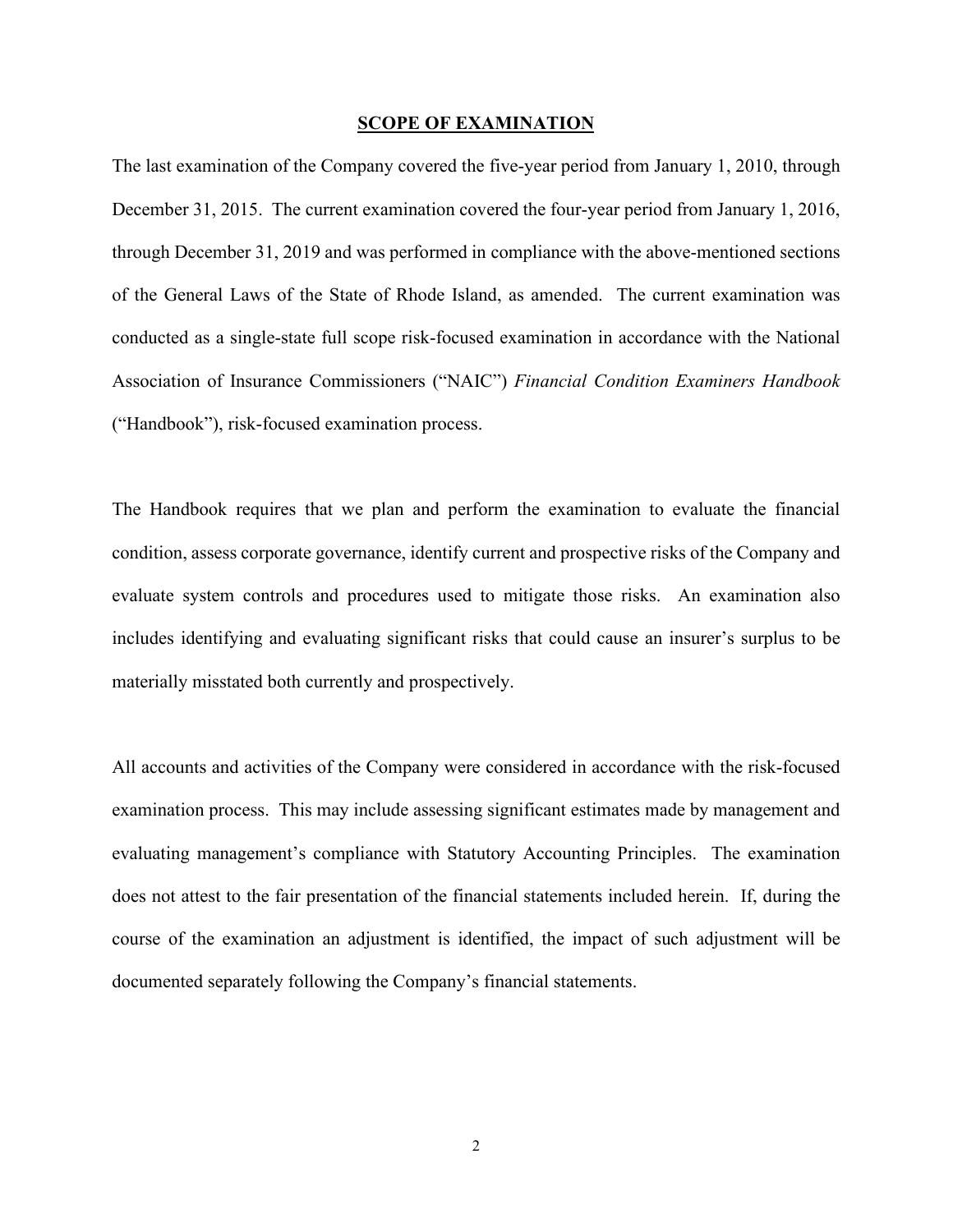This examination report includes significant findings of fact, and general information about the insurers and their financial condition. There may be other items identified during the examination that, due to their nature (e.g., subjective conclusions, proprietary information, etc.) are not included within the examination report but separately communicated to other regulators and/or the Company.

### **SUMMARY OF SIGNIFICANT FINDINGS**

There were no material adverse or significant non-compliance findings noted during the examination conducted as of December 31, 2019.

### **COMPANY HISTORY**

The Beacon Mutual Insurance Company, a non-profit independent public corporation, was created on July 11, 1990, by the legislature as the State Compensation Insurance Fund, by the enactment of Rhode Island General Laws, Title 27, Chapter 7.2, hereinafter referred to as the "enabling act" or "charter". The name of the Company was changed to The Beacon Mutual Insurance Company in July 1992. In 2003, the enabling act was moved to Rhode Island Public Law 2003, Chapter 410.

The Company is organized and operates as a domestic mutual insurance company for the sole purpose of insuring Rhode Island employers against liability for personal injuries for which their employees may be entitled to benefits under provisions of the Rhode Island Workers' Compensation, Federal Longshore and Harbor Workers, or employers' liability laws. The Company writes insurance on a voluntary basis and serves as the insurer of last resort for Rhode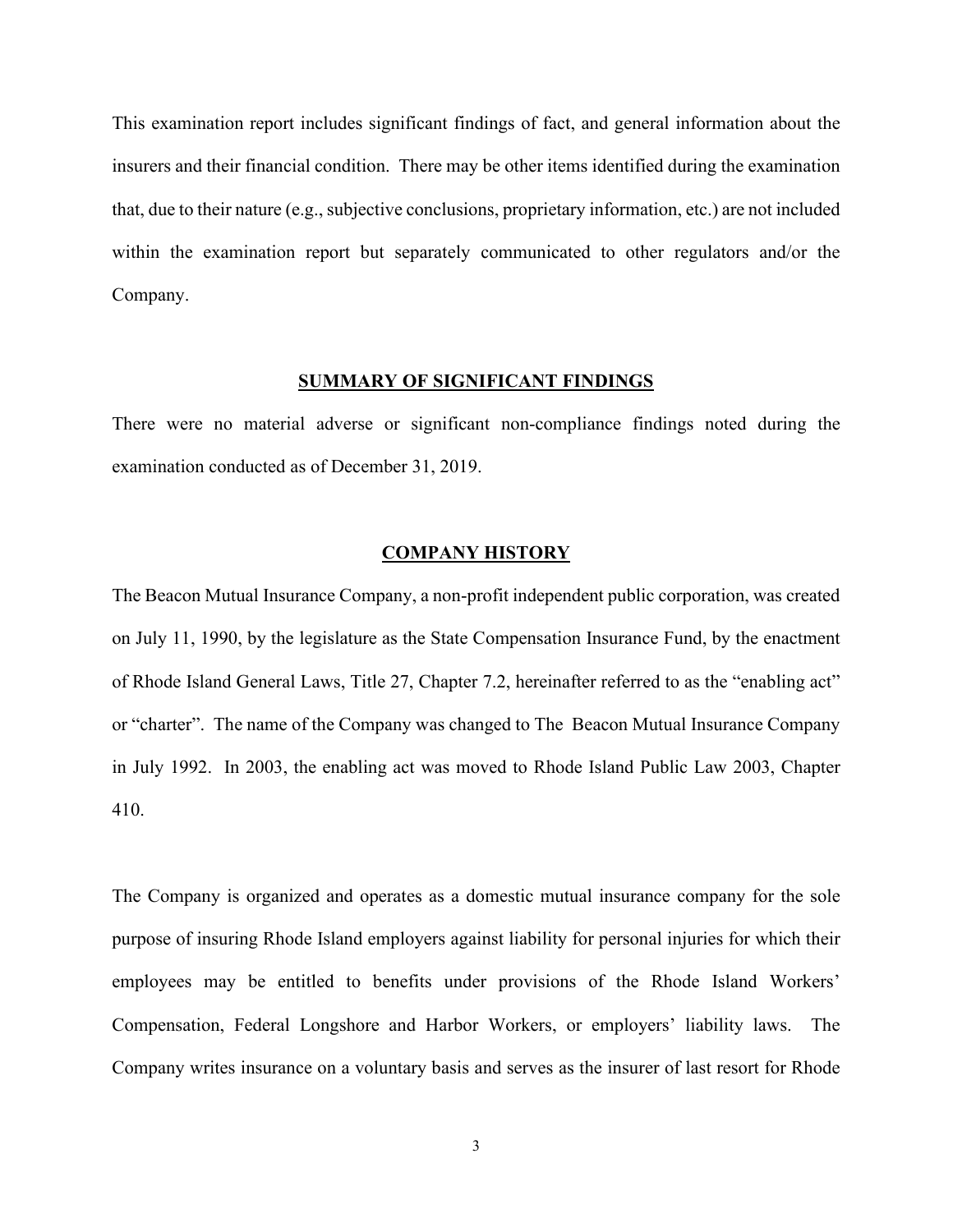Island employers. The Company provides workers' compensation coverage to out of state employees of Rhode Island employers through an assumed reinsurance agreement. See "Other States Coverage" within the "Territory and Plan of Operation" section for further details.

Under the enabling act, capitalization needed to support the Company's mandate to write involuntary workers' compensation insurance in Rhode Island was provided in part by the Rhode Island Department of Labor and Training through a capital assessment levied on all insurance carriers that wrote workers' compensation and employers' liability insurance in the State of Rhode Island. The assessment, through December 31, 1994, equaled 3% of gross premiums received from workers' compensation insurance and employers' liability insurance written or renewed on risks within the State of Rhode Island. As a result of the adequacy of the Company's surplus to support residual market writings, these assessments were suspended by the Director of the Rhode Island Department of Business Regulation ("Director") as of January 1, 1995.

The Director has the authority to determine, on an ongoing basis, the future rate of such assessment at levels appropriate to ensure the Company's solvency to adequately provide the Company with the surplus necessary to service the residual risk market and satisfy the reserve and surplus requirements of the Company, in furtherance of its public purpose to provide such coverage.

#### Policyholder and Stockholder Dividends

During the period covered by this examination, the following dividends were paid by the Company under examination:

| $v_{\text{ear}}$ | Amount      | Payor | Payee         |
|------------------|-------------|-------|---------------|
| 2016             | \$1,000,000 | BMIC  | Policyholders |
| 2019             | \$6,000,000 | BMIC  | Policyholders |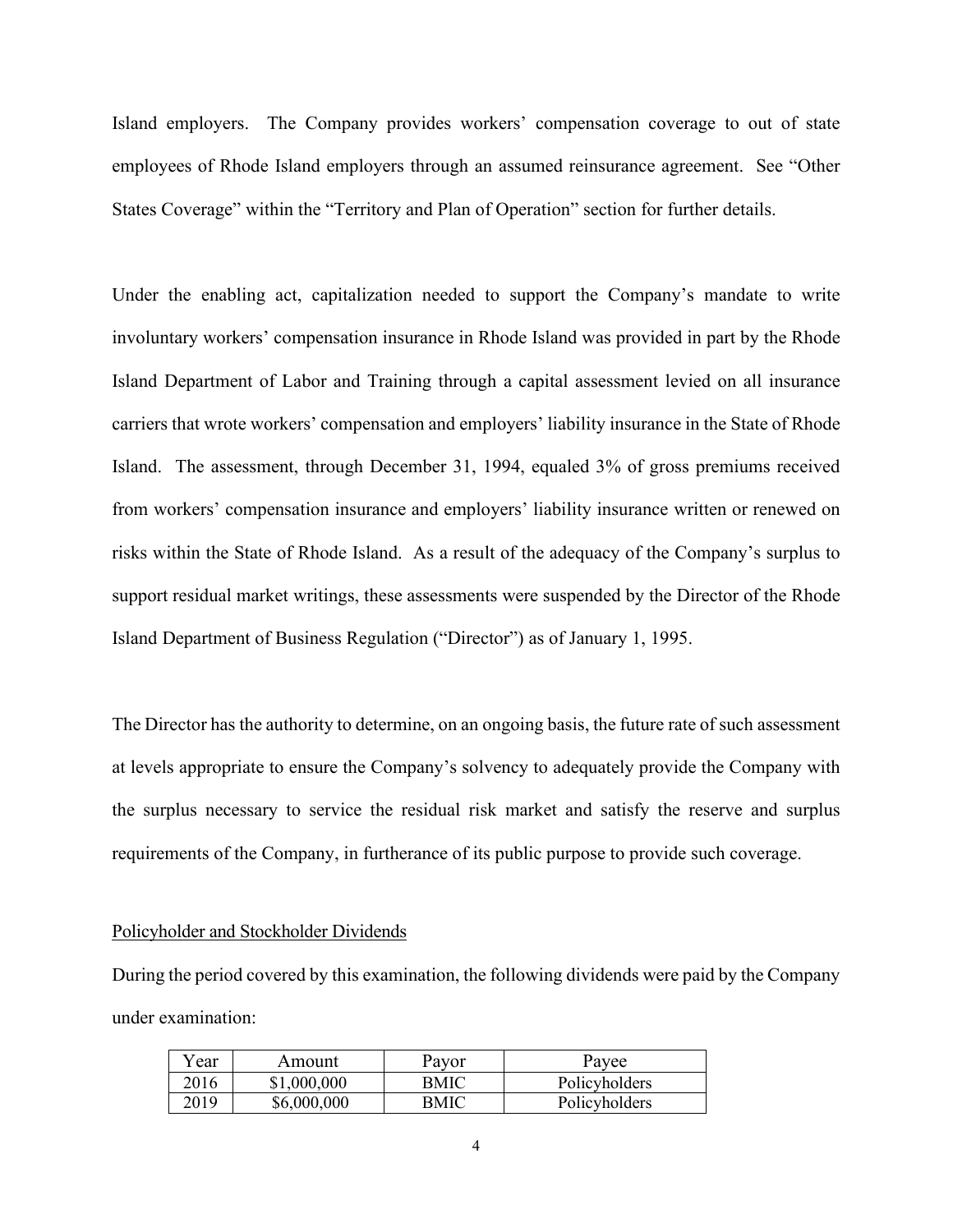## **MANAGEMENT AND CONTROL**

#### Members

Every policyholder insured by the Company shall be a member (individually, the "Member", collectively, the "Members") during the term of such policyholder's policy.

The bylaws, as amended, provide that the annual meeting of the Members at which members of the Board of Directors ("Board") are elected, shall be held biennially in June. In those years in which directors are not elected by the Members, a meeting of the Members shall be held annually in June, to be determined annually by the Board, for the purpose of providing the Members with a report of the Board of Directors and such other business that may properly come before the meeting.

Special meetings of the Members may be called by the Chairperson of the Board and shall be called by the Chairperson of the Board upon written request executed by not less than one hundred (100) Members. The presence in person or by proxy of fifty (50) Members shall constitute a quorum for such meeting.

#### Board of Directors

The enabling act provides that the Board of Directors is vested with full power, authority, and jurisdiction over the Company. The Board of Directors consists of nine (9) Members and is comprised of five (5) individuals appointed by the Governor of the State of Rhode Island, three (3) individuals elected by the Members, and the Chief Executive Officer of the Company, who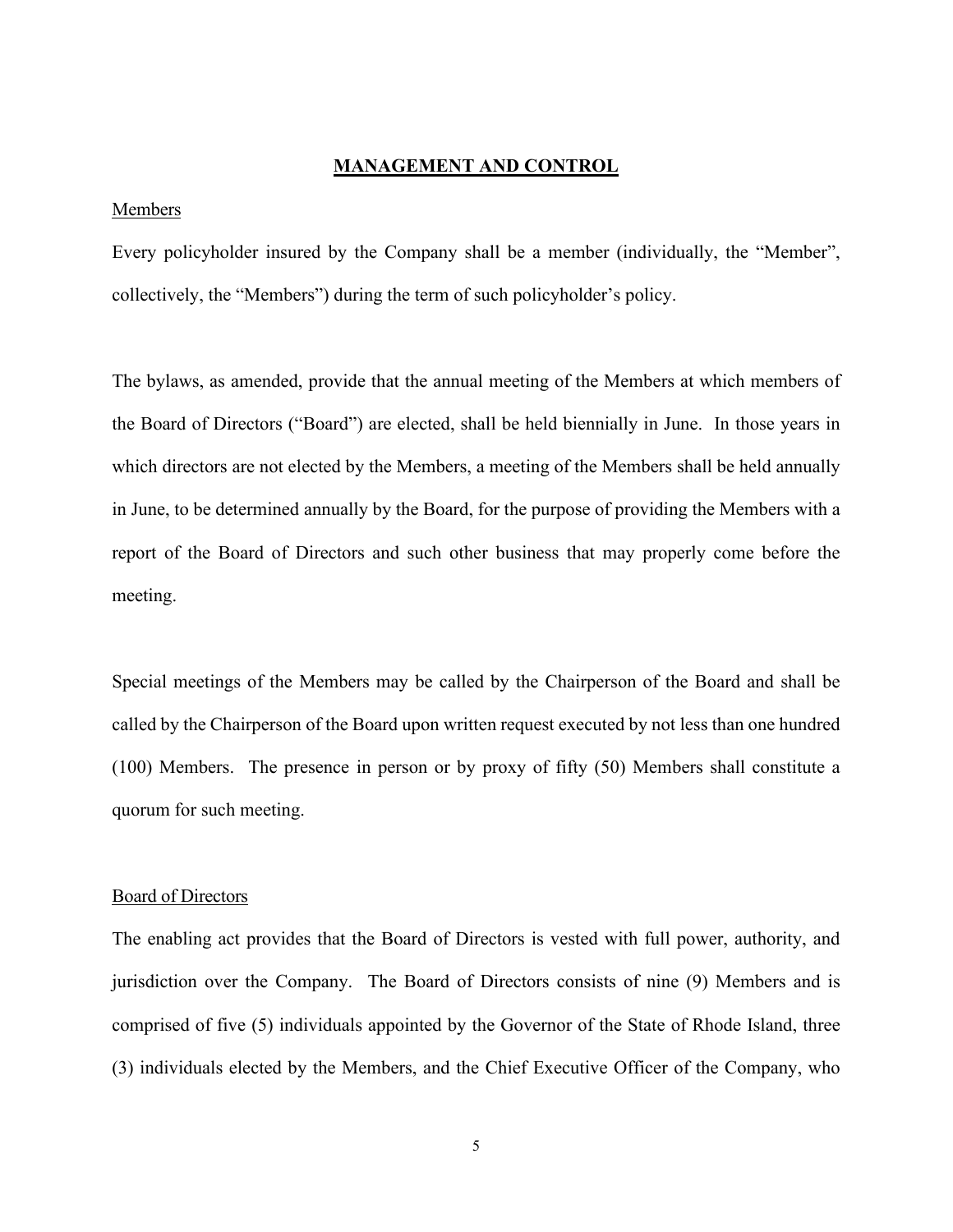shall serve ex officio. Each director, except for the ex officio Member, shall be a Member or an officer, director or employee of a Member. At least three (3) Members of the Board shall be Members or an officer or employee of a Member which is a for profit entity. No more than one director may be an elected or appointed official of state or municipal government. Except for the ex officio director, each director shall serve a term of four (4) years.

The Governor shall appoint one (1) or two (2) directors for four-year terms at the conclusion of the term of each appointed director to maintain staggered director terms. Members shall elect directors biennially for four-year terms at the conclusion of the term of each elected director.

In the event that any vacancy occurs in the Board, a director shall be selected to fill such vacancy in the same manner in which his or her predecessor was selected; provided, however, that where the former director was elected by the Members, the remaining director or directors appointed by the Members may select the successor director. A director selected to fill such vacancy shall serve for the unexpired term of such director's predecessor in office.

The annual meeting of the Board shall be held without further notice upon conclusion of the annual meeting of the Members, or on such other date designated by the Board, for the purposes of electing officers and for the transaction of such other business as may come before the meeting. If the day fixed for the annual meeting of the Board is a legal holiday in the State of Rhode Island, such meeting shall be held on the next succeeding business day. The Board may provide by resolution the time and place for the holding of additional regular meetings without notice other than by such resolution.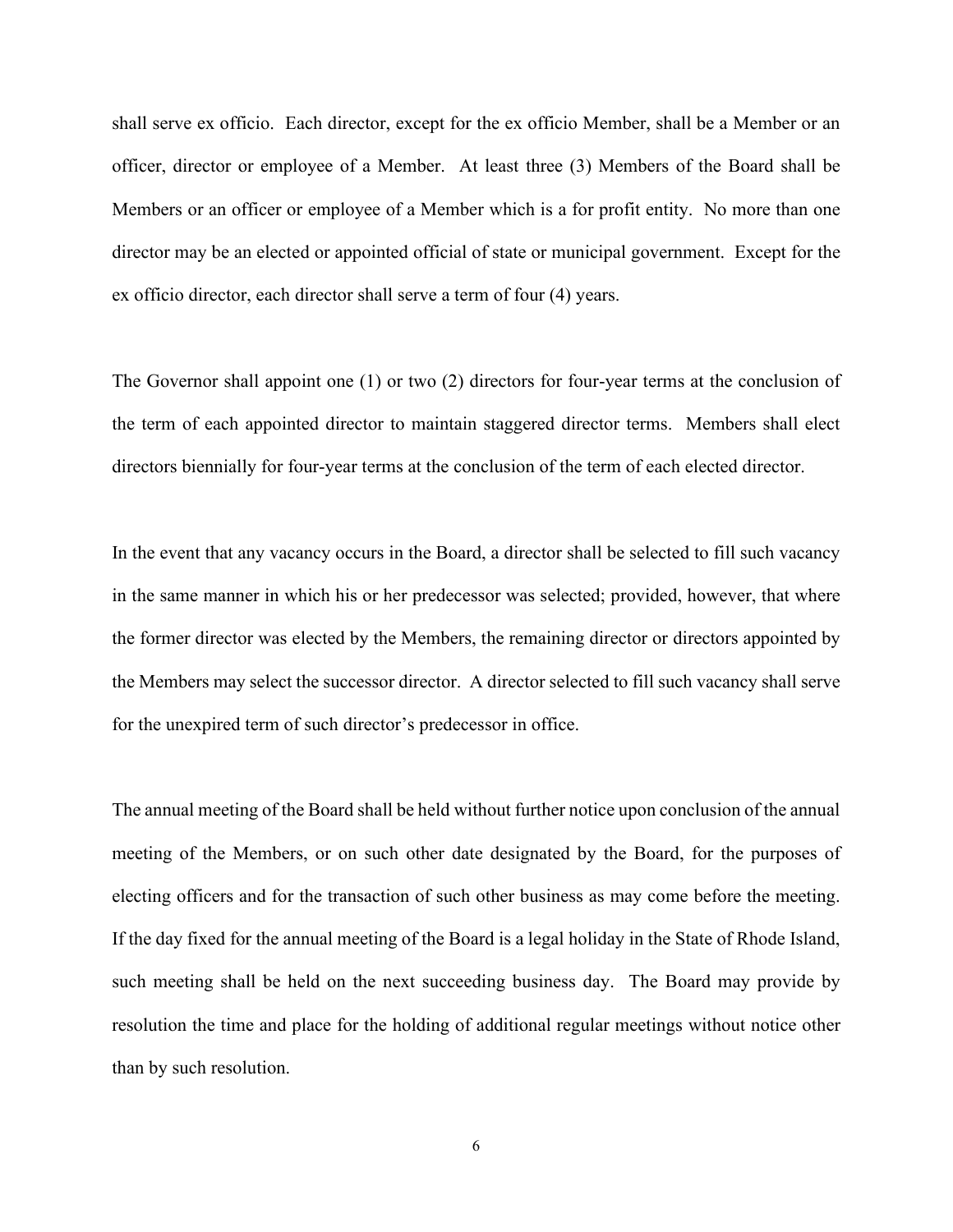Special meetings of the Board may be called by or at the request of the Chairperson or any three (3) directors. The person or persons authorized to call special meetings of the Board may fix the manner and the place for holding any special meetings of the Board called by them.

A majority of the number of directors constituting the full Board shall constitute a quorum for the transaction of business at any meeting of the Board.

The act or decision made by the majority of the directors present at a meeting duly held at which a quorum is present shall be the act of the Board, unless a greater number of directors is required by law. Meetings of directors may be held by means of a telephone conference, and connection to such conference shall constitute presence at such meeting.

Any action that may be taken by the Board at a meeting may be taken without a meeting if a consent or consents in writing setting forth the action to be taken shall be signed before or after such action by all of the Directors. Such written consent or consents shall be filed with the minutes of the proceedings of the Board.

The Members of the Board of Directors serving at December 31, 2019, are as follows: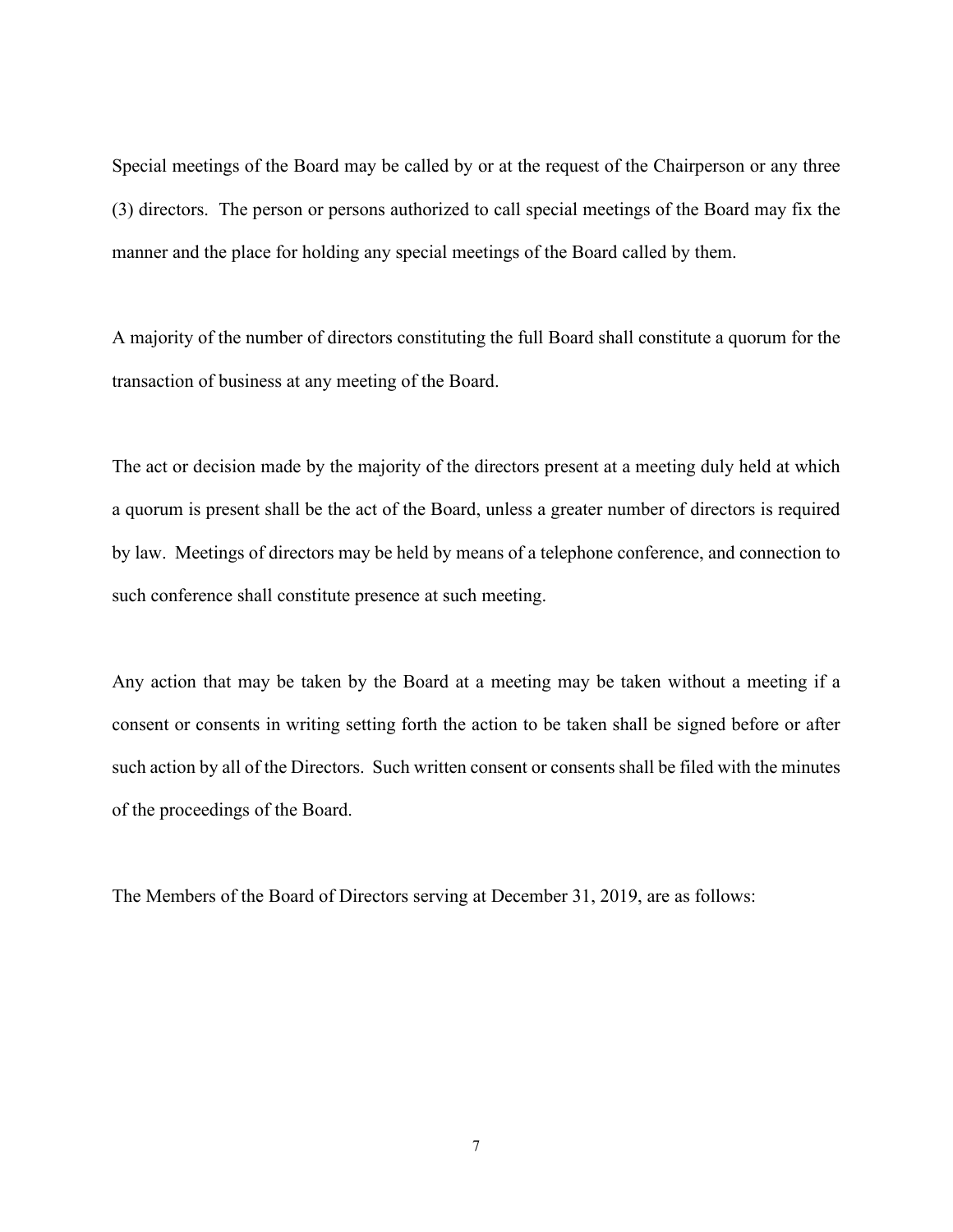| <b>Name</b>                 | <b>Business Affiliation</b>               | <b>Term</b><br><b>Expires</b> |
|-----------------------------|-------------------------------------------|-------------------------------|
| Raymond Christopher Coia    | New England Laborers' Training Trust Fund |                               |
|                             | President                                 | 2022                          |
| Henry Robert Bacon          | Gregg's Resturants, Inc.                  |                               |
|                             | Owner                                     | 2023                          |
| Linda D'Amario Rossi        | <b>Advocacy Solutions</b>                 |                               |
|                             | Consultant                                | 2024                          |
| <b>Timothy Ludger Byrne</b> | UA Local 51, Plumbers, Pipefitters & HVAC |                               |
|                             | Manager                                   | 2022                          |
| Kate Coyne-McCoy            | <b>KCM Consulting, LLC</b>                |                               |
|                             | Consultant                                | 2024                          |
| <b>Bradford Alan Dean</b>   | Dean Warehousing Inc.                     |                               |
|                             | <b>Chief Executive Officer</b>            | 2021                          |
| Melba Depena Affigne        | Skills for Rhode Island's Future          |                               |
|                             | Vice President Client Services            | 2022                          |
| <b>Steven Issa</b>          | <b>Customers Bank</b>                     |                               |
|                             | <b>Executive Vice President</b>           | 2023                          |
| Brian Joseph Spero          | Beacon Mutual Insurance Company           |                               |
|                             | President & Chief Executive Officer       | n/a                           |

### **Committees**

The bylaws provide that, except as set forth in Section 5.03 (*Nominating Committee*) of the bylaws, the Board may, by resolution adopted by a majority of the directors, appoint from the Members thereof such committees as it deems appropriate, with such designations and duties as it may determine. All committees apart from the Nominating Committee shall consist of three (3) or more directors. The Nominating Committee shall consist of five (5) directors. The standing committees consisted of the following Members at December 31, 2019: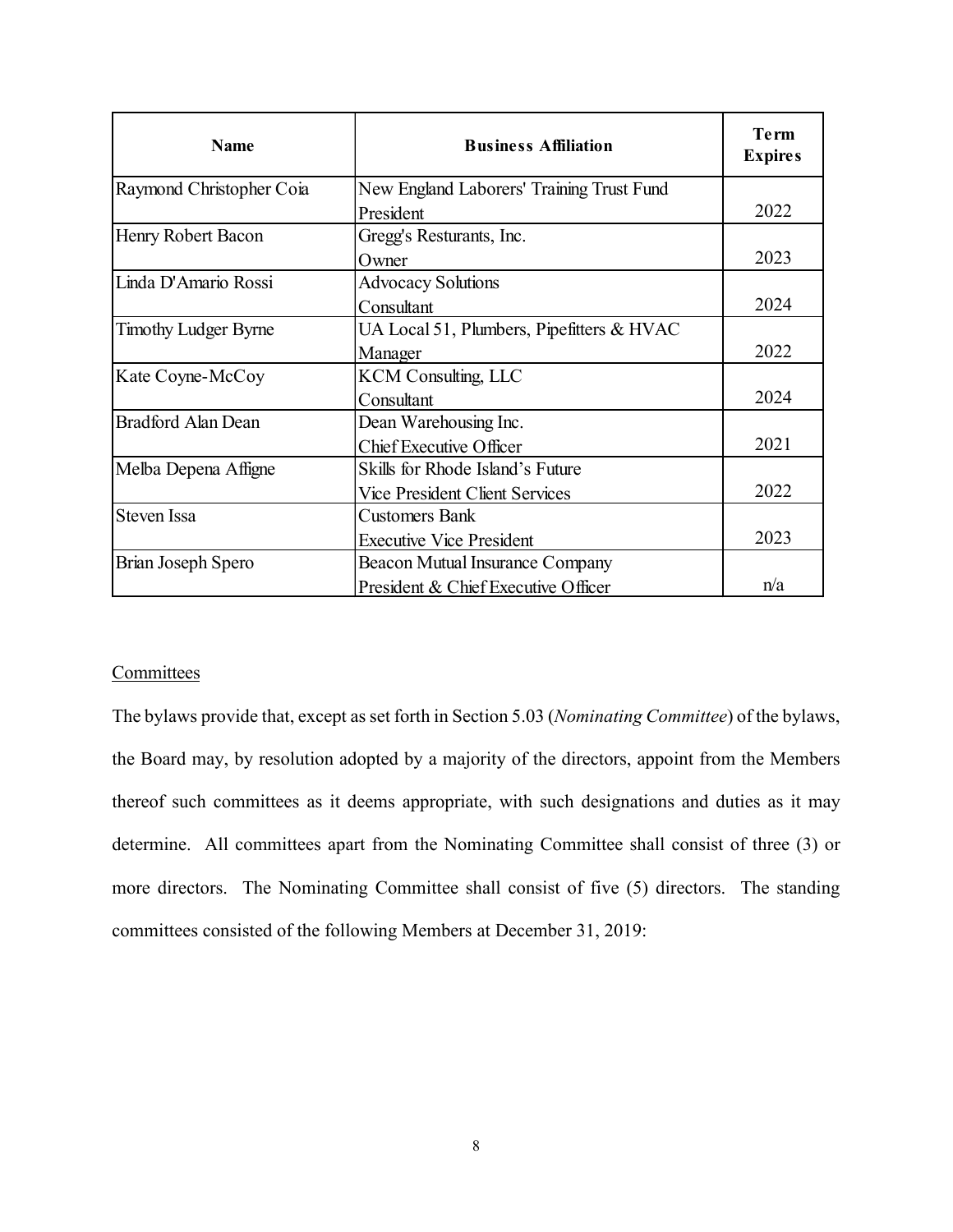| <b>Finance Committee</b>    | <b>Audit Committee</b>   | <b>Nominating Committee</b> |
|-----------------------------|--------------------------|-----------------------------|
| Kate Coyne-McCoy, Chair     | Steven Issa, Chair       | Bradford Alan Dean, Chair   |
| <b>Timothy Ludger Byrne</b> | Kate Coyne-McCoy         | Henry Robert Bacon          |
| Henry Robert Bacon          | Raymond Christopher Coia | Steven Issa                 |
| Raymond Christopher Coia    | Linda D'Amario Rossi     | Raymond Christopher Coia    |
| <b>Bradford Alan Dean</b>   | Melba Depena Affigne     | Linda D'Amario Rossi        |
| Melba Depena Affigne        |                          |                             |
| Brian Joseph Spero          |                          |                             |

| <b>Compensation &amp; Benefit</b><br>Committee | <b>Corporate Governance</b><br>Committee |
|------------------------------------------------|------------------------------------------|
| Henry Robert Bacon, Chair                      | Linda D'Amario Rossi, Chair              |
| Raymond Christopher Coia                       | <b>Timothy Ludger Byrne</b>              |
| <b>Timothy Ludger Byrne</b>                    | Kate Coyne-McCoy                         |
| Linda D'Amario Rossi                           | Raymond Christopher Coia                 |
| Steven Issa                                    | Bradford Alan Dean                       |
|                                                | Melba Depena Affigne                     |
|                                                | Brian Joseph Spero                       |

# **Officers**

The bylaws provide that the Board of Directors shall elect a Chief Executive Officer who shall be in charge of the day-to-day operations of the Company. The bylaws also stipulate that the other officers of the Company shall be the Chairperson, the Vice-Chairperson, a Chief Financial Officer, a Secretary, and such other officers and agents as may be deemed necessary by the Board. The officers shall be elected annually by the Board and shall hold office until his or her successor has been duly elected or until such officer's death, resignation or removal. A vacancy in any office may be filled in the manner prescribed in the bylaws for election or appointment to the office and any such vacancy shall be filled for the unexpired portion of the term.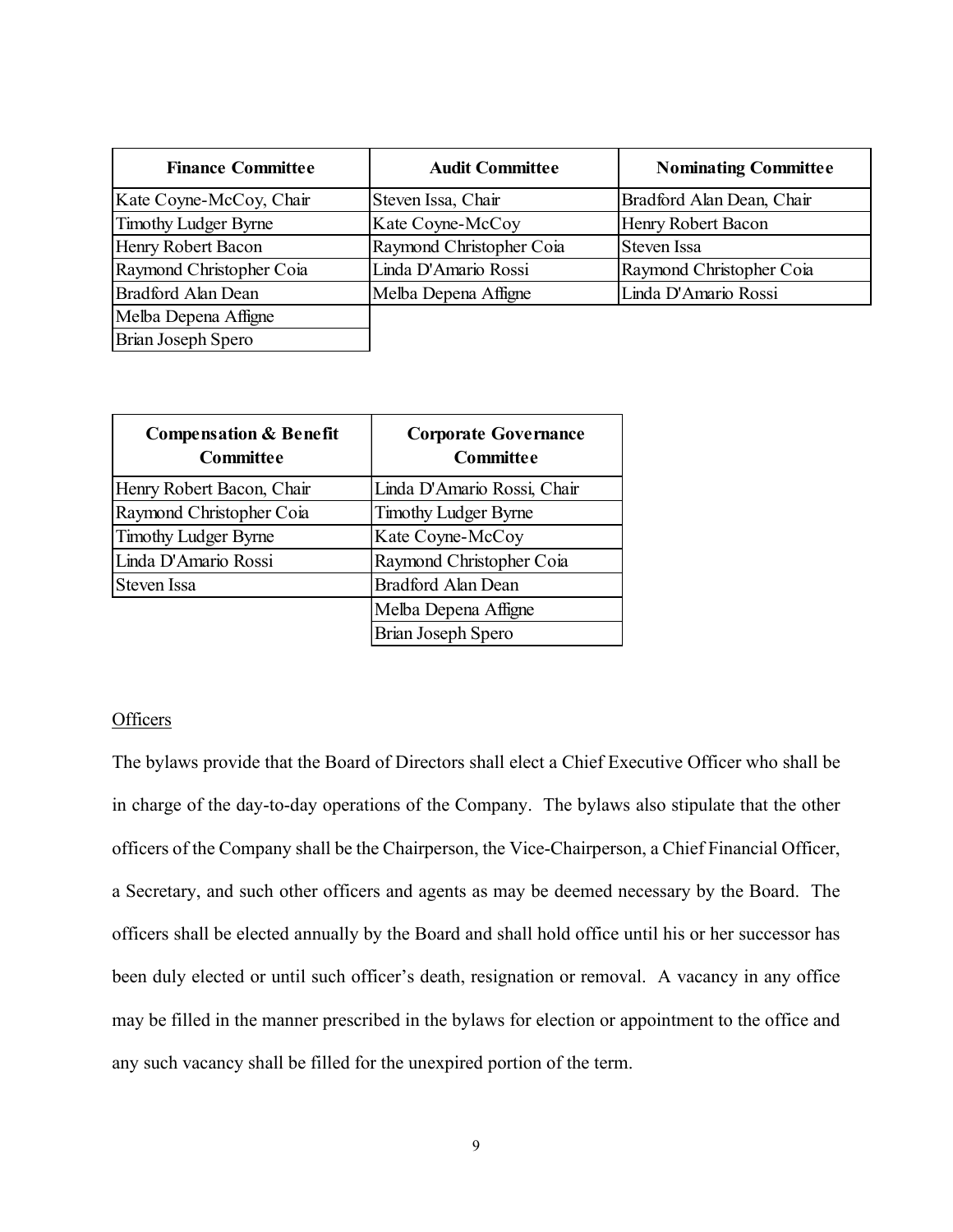| Name                     | <b>Title</b>                                                                   |  |
|--------------------------|--------------------------------------------------------------------------------|--|
| Raymond Christopher Coia | Chairperson                                                                    |  |
| Henry Robert Bacon       | Vice Chairperson                                                               |  |
| Linda D'Amario Rossi     | Secretary                                                                      |  |
| Brian Joseph Spero       | President and Chief Executive Officer                                          |  |
| Rajani Mahadevan         | Executive Vice President and Chief Operating Officer                           |  |
| Cindy L. Lawlor*         | Chief Financial Officer                                                        |  |
| Amy C. Vitale            | Vice President, General Counsel & Assistant Secretary                          |  |
| Pamela L. Alarie         | Vice President of Human Resources                                              |  |
| Robert G. DeOrsey**      | Vice President of Underwriting, Premium Audit<br>and Loss Prevention           |  |
| Theresa J. Keegan        | Assistant Vice President of Underwriting, Premium Audit<br>and Loss Prevention |  |
| David M. Blair           | Vice President of Claims                                                       |  |
| Michael D. Lynch         | Vice President of Legal                                                        |  |
| James W. Moody, Jr.      | Vice President of Information Systems                                          |  |

The officers serving and their respective titles at December 31, 2019, are as follows:

\* Cindy L. Lawlor retired in April of 2021, and was replaced by Gregg Tumeinski.

\*\* Robert G DeOrsey resigned in March of 2020, and was replaced by William F. Gross.

# **TERRITORY AND PLAN OF OPERATION**

# Mission

The Company was created by the Rhode Island legislature in 1990 for the purpose of stabilizing the workers' compensation system in the State of Rhode Island. The Company was originally formed to be a competitive insurer and write only voluntary workers' compensation insurance. BMIC wrote its first policy in August 1992 and in 1993, BMIC's charter was amended, and the Company assumed responsibility for the involuntary market, as other carriers discontinued writing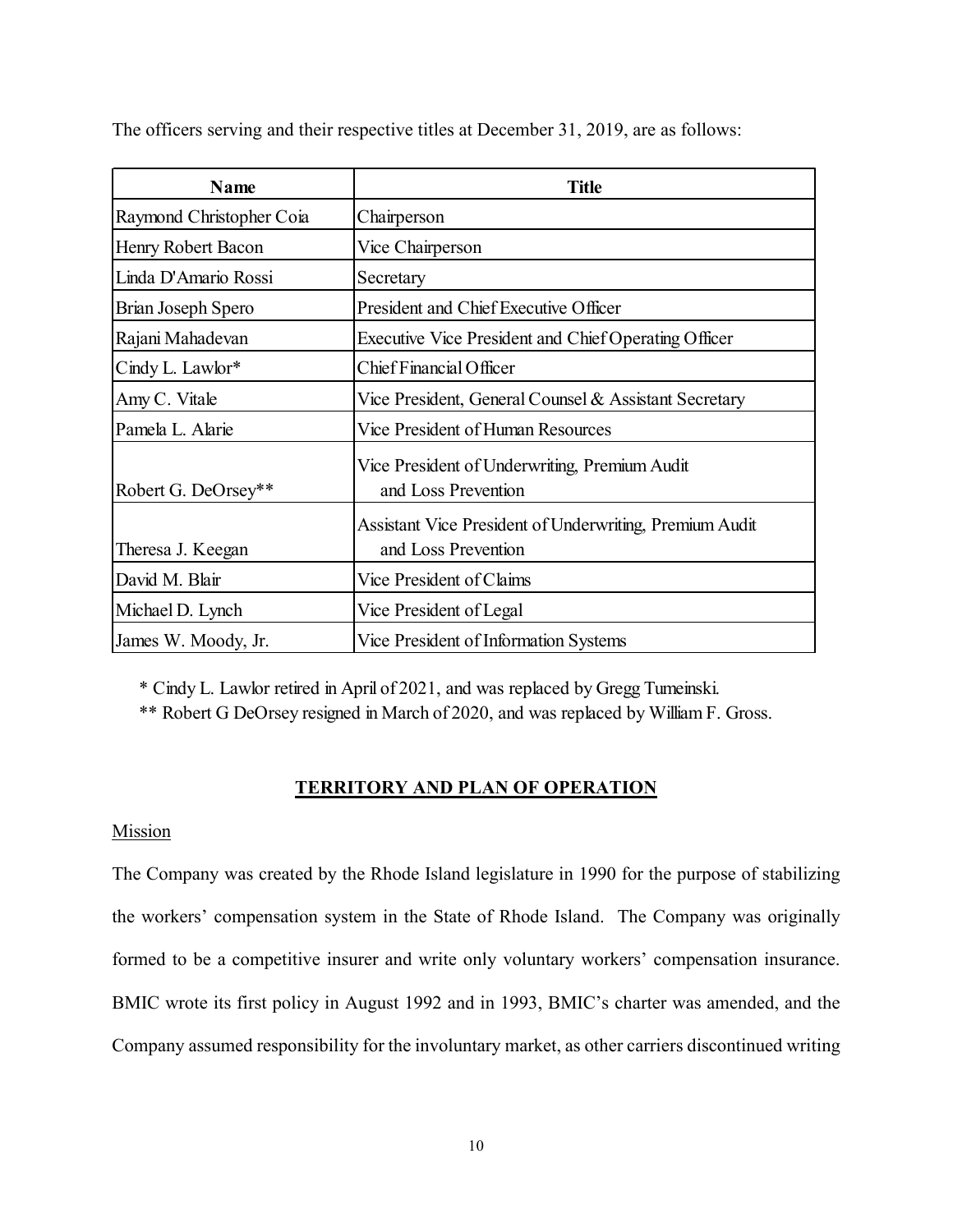workers' compensation coverage in the State of Rhode Island (See "Company History" section for further details).

#### Underwriting Programs

BMIC operates as a competitive insurer and as the carrier of last resort in the State of Rhode Island and writes all Rhode Island employer applicants. Premiums are charged utilizing National Council on Compensation Insurance ("NCCI") loss costs modified by BMIC's loss cost multipliers.

#### Claims Programs

The Company has developed and implemented a comprehensive claims management approach. This approach includes medical, disability, and legal management of claims geared to its single state constituency from the first day of disability. This early intervention attempts to assure better quality medical care to the injured worker, a quicker return to work, and overall earlier resolution of the claim.

# Marketing Distribution

Product distribution is conducted through the Independent Agency System. As the carrier of last resort, the Company writes business for all Rhode Island licensed agents. As of December 31, 2019, the Company had fifty-seven (57) contract agents.

#### Third Party Administration Services

The Company provides certain loss prevention and claims administration services, through its wholly owned subsidiary, BMIC Service Corp. ("BMIC Service"), for employers that elect to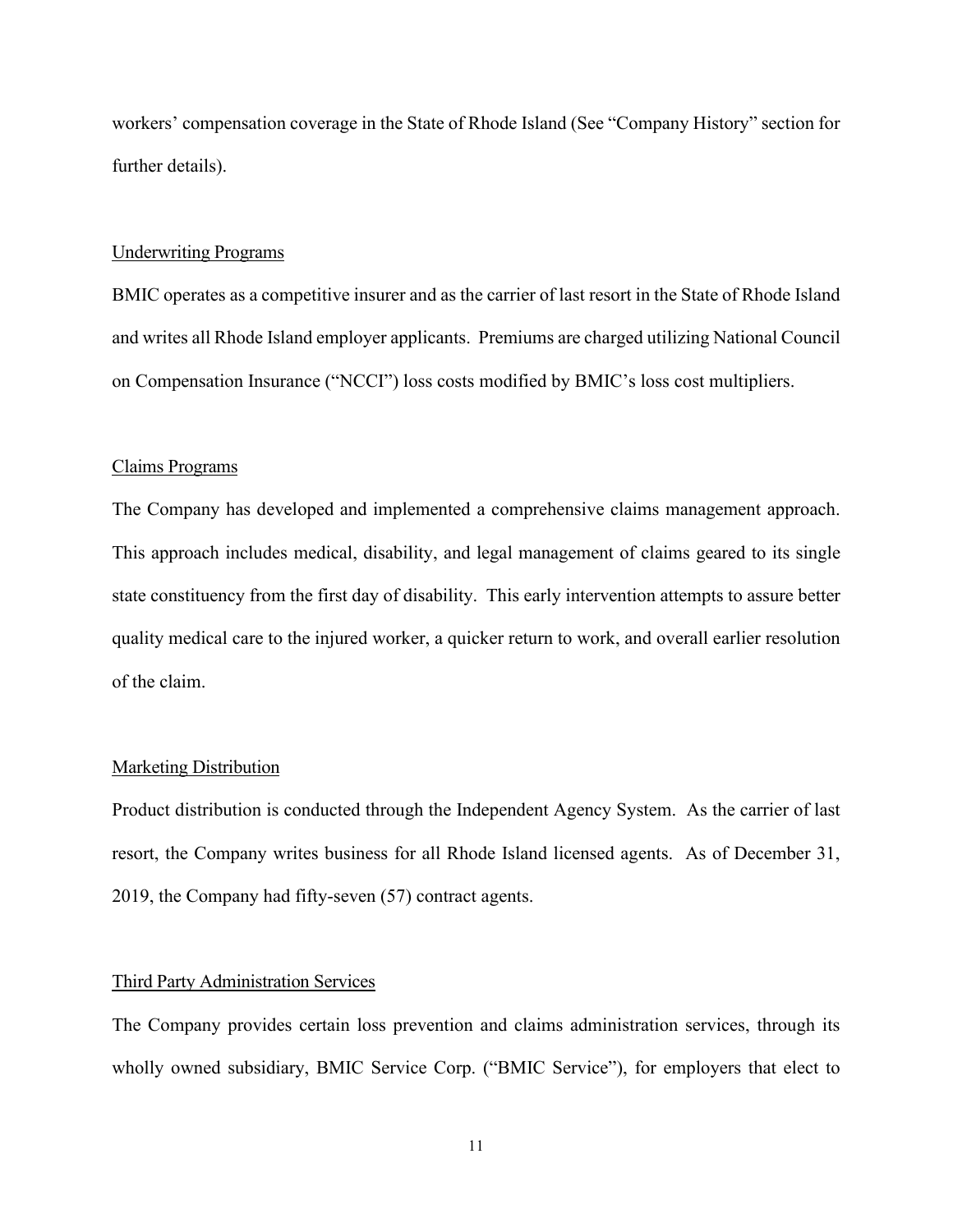assume the full financial risk of workers' compensation injuries incurred by their employees. BMIC Service holds an entity-level claims adjusting license in Rhode Island and enters into TPA contracts directly with third parties.

Beginning with the State of Rhode Island TPA contract in 2019, BMIC is transitioning to providing TPA services directly. One existing TPA contract remains with BMIC Service and upon renewal in 2021, will be entered directly with BMIC.

Under the current reporting format, where applicable, BMIC Service reports the TPA fee income, and the expenses charged by BMIC for the costs to provide such services. To determine the costs, BMIC summarizes and allocates all expenses in connection with the processing or servicing of TPA accounts including salary and direct and overhead expenses.

#### Other States Coverage

During 1998, BMIC entered into a fronting arrangement with a Rhode Island licensed insurer ('licensed insurer"), whereby BMIC's insureds could obtain workers' compensation coverage in states other than Rhode Island. This arrangement was brokered through BMIC Service. The licensed insurer ceded the business to an affiliate, which, in turn, retroceded the premiums and losses to BMIC. In February 2005, BMIC entered into a replacement fronting arrangement with another Rhode Island licensed insurer, as the original licensed insurer determined it would no longer provide fronting arrangements. (See "Assumed Reinsurance" section for details).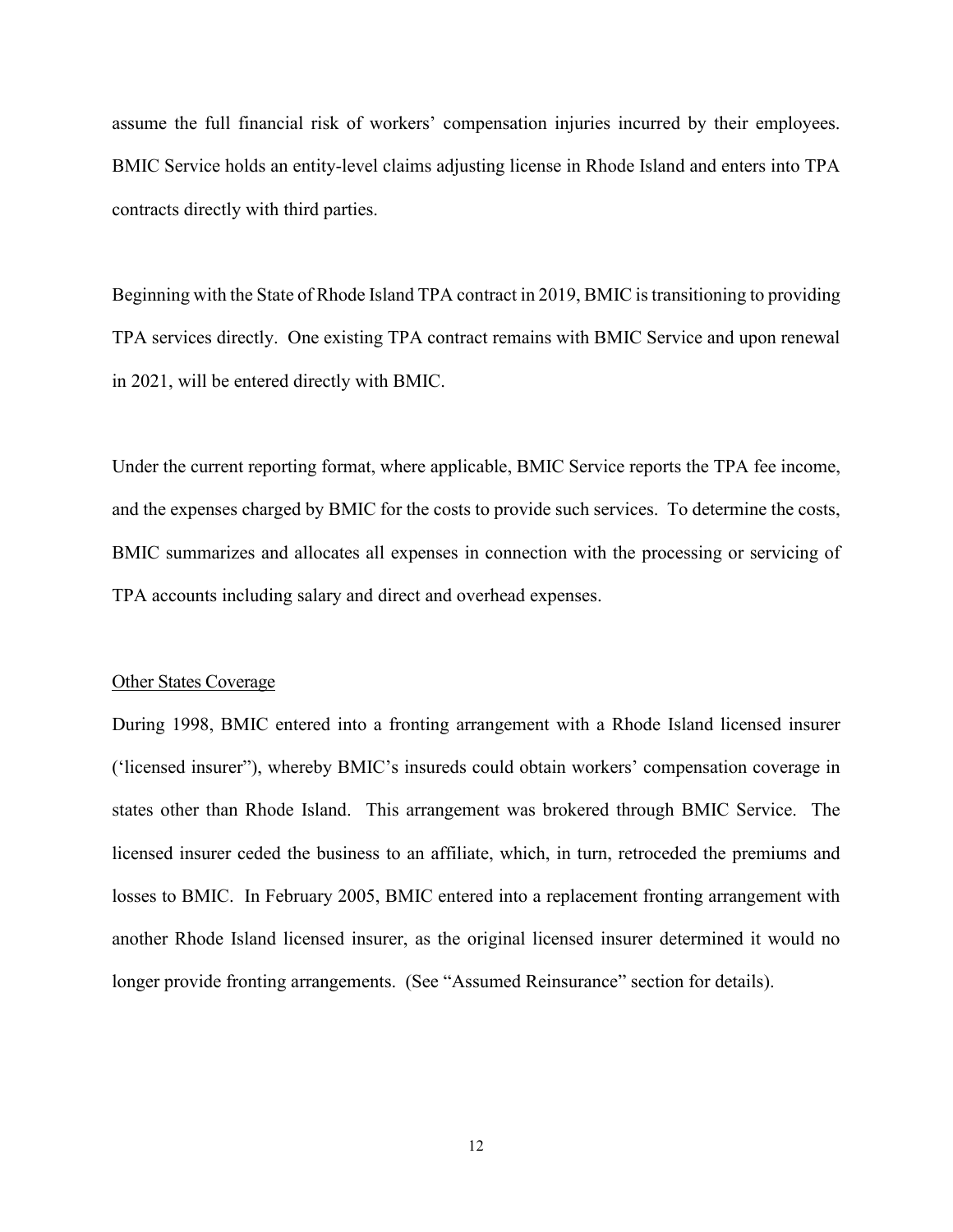## Massachusetts License

Effective March 29, 1999, the Company was granted a limited license to conduct business in the Commonwealth of Massachusetts. The limited license permitted BMIC to be recognized by the Workers' Compensation Court in Massachusetts and to be able to adjudicate claims for BMIC policyholders whose employees pursued claims in Massachusetts. The Company does not currently issue direct policies in Massachusetts.

# **REINSURANCE**

# Ceded Reinsurance

At December 31, 2019, the Company's ceded reinsurance program consisted of per occurrence Excess of Loss coverage provided in two layers for up to \$10,000,000 in excess of a \$2,000,000 retention. A second agreement with various property and casualty reinsurers provides \$90,000,000 of coverage in three layers up to \$100,000,000. All excess of loss coverage above \$20,000,000 contains a maximum on any one life of \$20,000,000 per employee. A summary of the ceded reinsurance program is provided in the following table:

| Layer                 | <b>Limit and Retention</b>                                    |
|-----------------------|---------------------------------------------------------------|
| <b>BMIC Retention</b> | \$2,000,000                                                   |
| First Excess Layer    | \$3,000,000 in excess of \$2,000,000                          |
| Second Excess Layer   | \$5,000,000 in excess of \$5,000,000                          |
| Third Excess Layer    | \$10,000,000 in excess of $$10,000,000$ per occurrence        |
| Fourth Excess Layer   | \$20,000,000 in excess of \$20,000,000 for catastrophe claims |
| Fifth Excess Layer    | \$60,000,000 in excess of \$40,000,000 for catastrophe claims |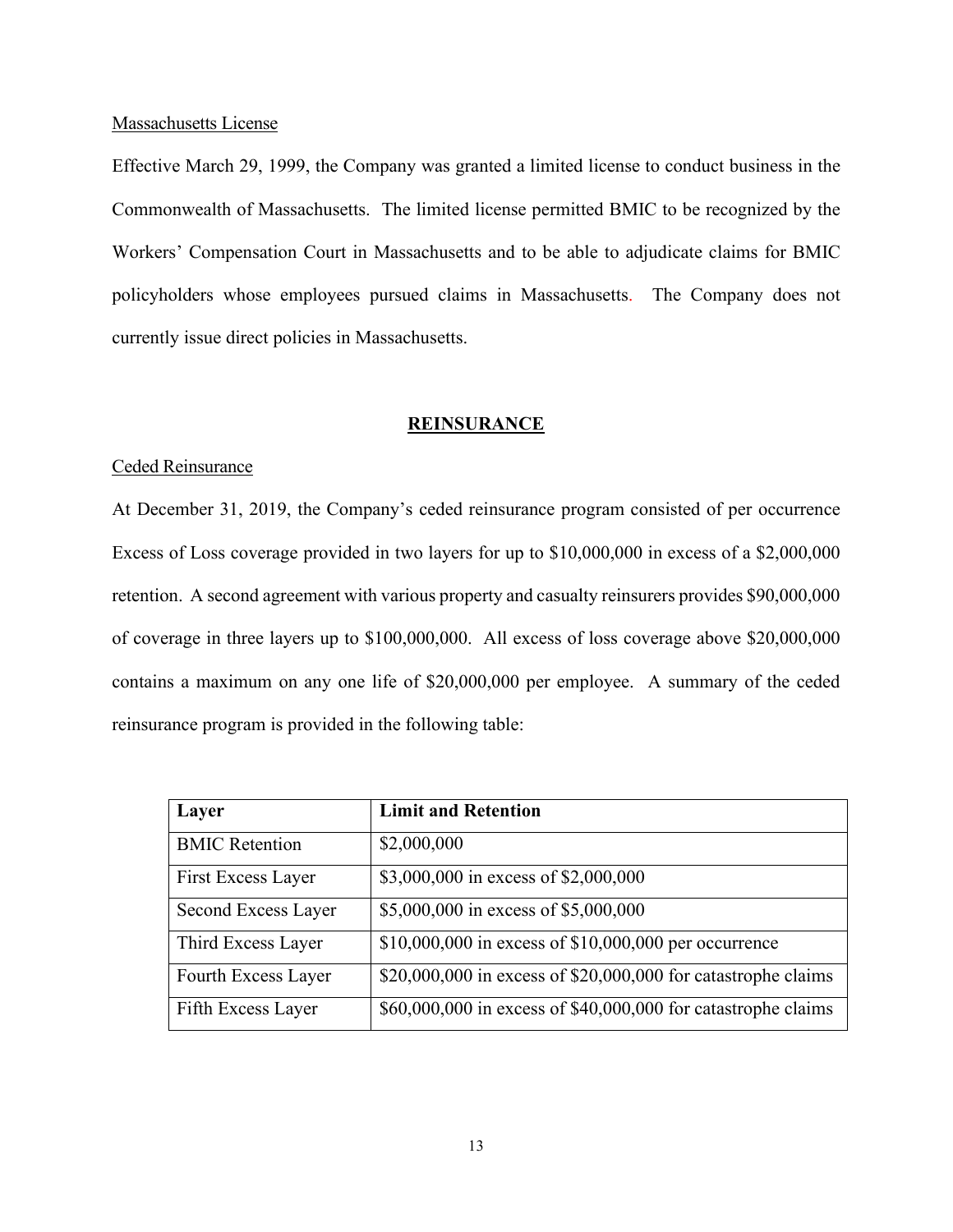## Assumed Reinsurance

To cover out of state workers' compensation risks for Rhode Island employers, BMIC established a fronting arrangement whereby a Rhode Island licensed insurer underwrites the risks and BMIC reinsures them on a 100% quota share basis through an Agreement of Reinsurance. This fronting arrangement was originally effective February 15, 2005, through December 31, 2007, was renewed through December 31, 2010 and is currently renewed by amendment through December 31, 2021. The original agreement also provided for the use of an intermediary, and a separate Administrative Services Agreement was executed between BMIC and a third party to provide agency services related to the assumed business. A new agreement became effective April 1, 2011 and remains in effect through the date of termination of the Agreement of Reinsurance.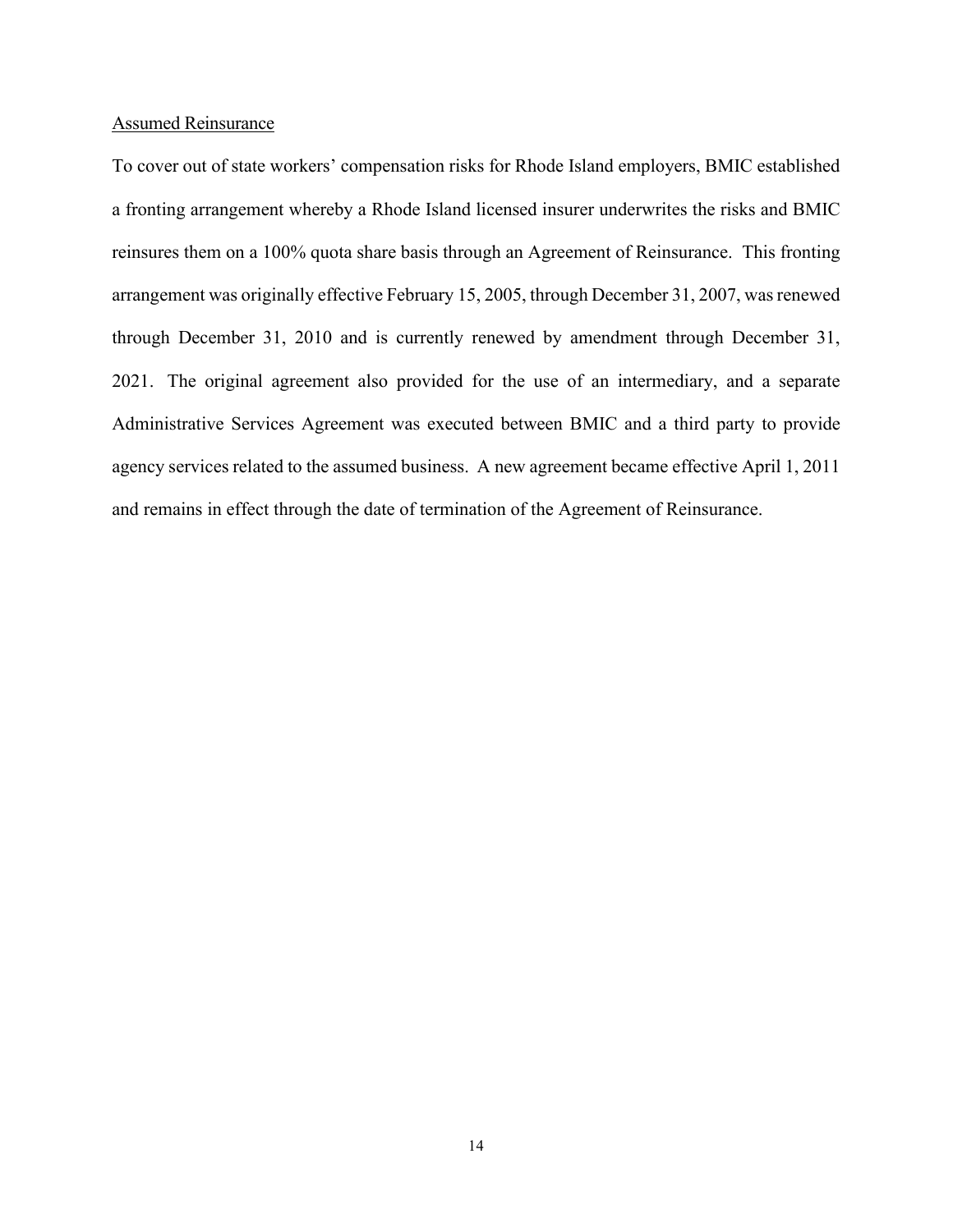## **FINANCIAL STATEMENTS**

The following financial statements are based on the statutory financial statements filed by BMIC with the State of Rhode Island Department of Business Regulation and present the financial condition of the Company for the period ending December 31, 2019. The accompanying comments on financial statements reflect examination adjustments to the amounts reported in the annual statements and should be considered an integral part of the financial statements:

> Comparative Statement of Assets December 31, 2019 and December 31, 2015

Comparative Statement of Liabilities, Surplus and Other Funds December 31, 2019 and December 31, 2015

> Statement of Income Year ended December 31, 2019

Reconciliation of Capital and Surplus December 31, 2014 to December 31, 2019

Analysis of Examination Adjustments December 31, 2019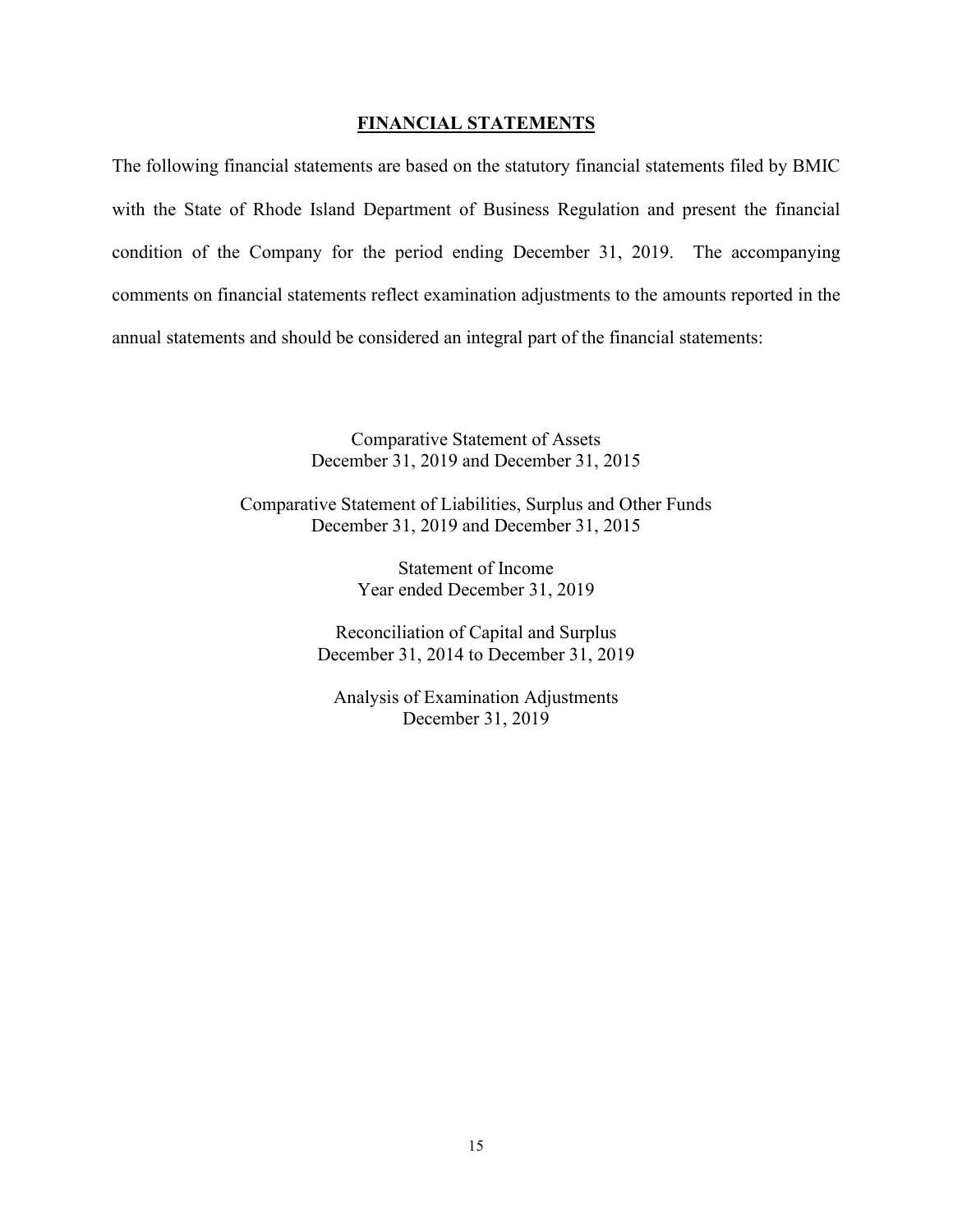# BEACON MUTUAL INSURANCE COMPANY Comparative Statement of Assets December 31, 2019 and December 31, 2015

|                                                       | December 31,<br>2019 | December 31,<br>2015 | Increase     |
|-------------------------------------------------------|----------------------|----------------------|--------------|
|                                                       |                      |                      | (Decrease)   |
| <b>Bonds</b>                                          | \$299,841,580        | \$308,023,932        | (8,182,352)  |
| Preferred Stocks                                      | \$7,449,412          | \$861,800            | \$6,587,612  |
| Common stocks                                         | 50,516,215           | 14,199,049           | 36,317,166   |
| Real estate: properties occupied by the company       | 9,998,067            | 11,558,043           | (1,559,976)  |
| Cash, cash equivalents and short-term investments     | 20,036,609           | 10,691,883           | 9,344,726    |
| Other invested assets                                 | 18,466               | 82,849               | (64, 383)    |
| Receivables for Securities                            | 151,964              | $\theta$             | 151,964      |
| Investment income due and accrued                     | 2,690,891            | 3,045,069            | (354, 178)   |
| Uncollected premiums and agents' balances             |                      |                      |              |
| in the course of collection                           | 1,481,911            | 2,160,200            | (678, 289)   |
| Deferred premiums, agents' balances and               |                      |                      |              |
| installments booked but deferred and not yet due      | 36,784,238           | 37,668,365           | (884, 127)   |
| Amounts recoverable from reinsurers                   | 645,860              | 339,099              | 306,761      |
| Amounts receivable relating to unisured plans         | 70,387               | 0                    | 70,387       |
| Electronic Data Processing Equiptment and             |                      |                      |              |
| Software                                              | 281,086              | 242,876              | 38,210       |
| Receivables from parent, subsidiaries, and affiliates | 0                    | 18,562               | (18, 562)    |
| Transferable state tax credits                        | 7,617,661            | $\boldsymbol{0}$     | 7,617,661    |
| <b>SERP</b> Account                                   | 206,133              | 1,036,845            | (830,712)    |
| Miscellaneous receivable                              | 9,553                | 37,076               | (27, 523)    |
| <b>Total Assets</b>                                   | \$437,800,033        | \$389,965,648        | \$47,834,385 |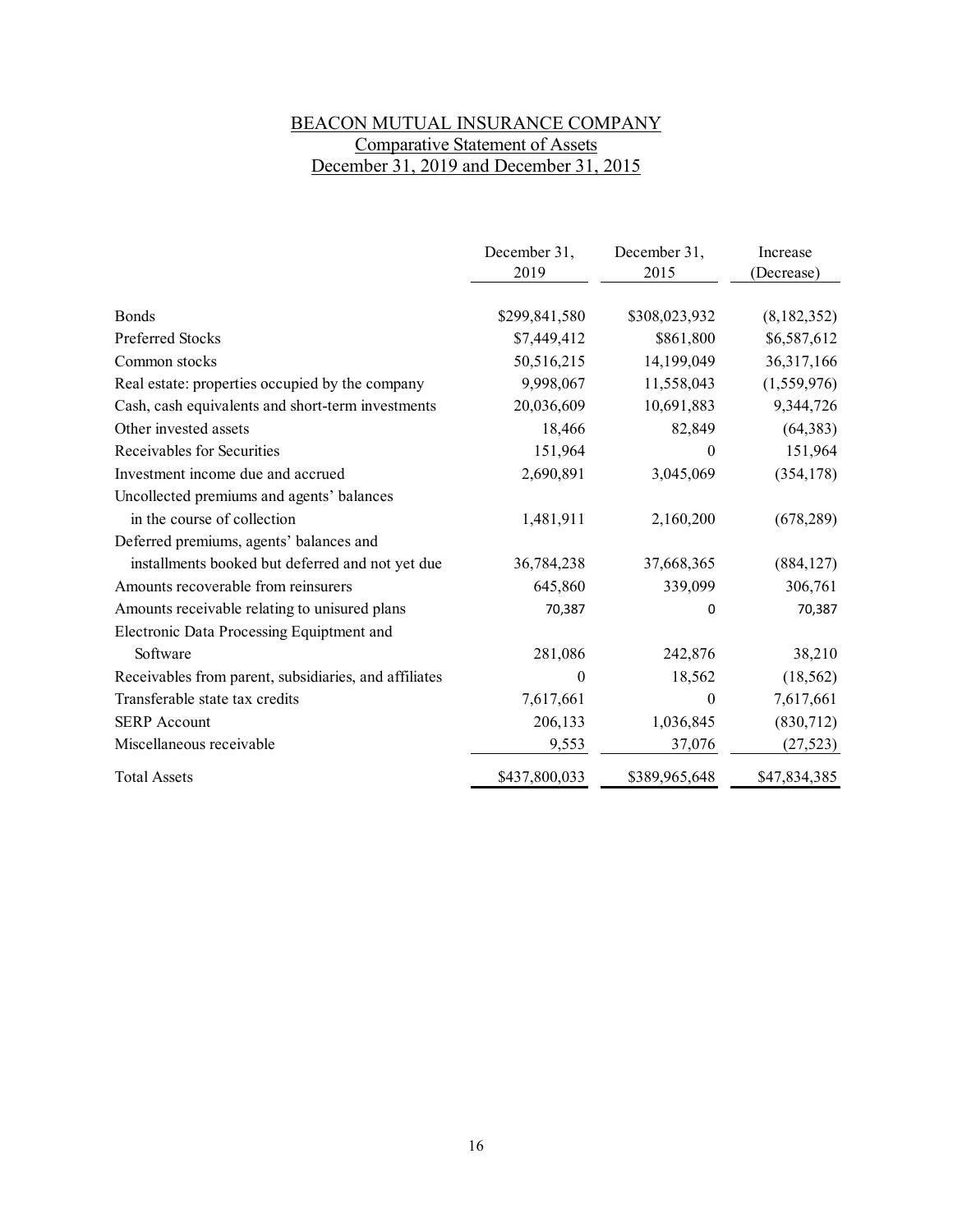# BEACON MUTUAL INSURANCE COMPANY Comparative Statement of Liabilities, Surplus and Other Funds December 31, 2019 and December 31, 2015

|                                                | December 31,<br>2019 | December 31,<br>2015 | Increase<br>(Decrease) |
|------------------------------------------------|----------------------|----------------------|------------------------|
| Losses                                         | \$158,792,818        | \$116,685,842        | \$42,106,976           |
| Reinsurance payable on paid losses and         |                      |                      |                        |
| loss adjustment expenses                       | 5,218                | 9,984                | (4,766)                |
| Loss adjustment expenses                       | 24,032,624           | 21,714,300           | 2,318,324              |
| Commissions payable, contingent commissions    |                      |                      |                        |
| and other similar charges                      | 5,973,285            | 5,378,282            | 595,003                |
| Other expenses                                 | 8,377,211            | 6,886,712            | 1,490,499              |
| Taxes, licenses and fees                       | 7,193,408            | 9,149,082            | (1,955,674)            |
| Unearned premiums                              | 58,465,479           | 64,223,166           | (5,757,687)            |
| Advance premium                                | 3,020,246            | 3,176,310            | (156, 064)             |
| Dividends declared and unpaid: Policyholders   | 6,000,000            | 3,401,812            | 2,598,188              |
| Ceded reinsurance premiums payable             | 95,722               | 119,739              | (24, 017)              |
| Amounts withheld or retained by company for    |                      |                      |                        |
| account of others                              | 1,051,017            | 219,508              | 831,509                |
| Remittances and items not allocated            | 113,214              | 120,400              | (7,186)                |
| Payable to parent, subsidiaries and affiliates | 20,581               |                      | 20,581                 |
| Retroactive reinsurance reserve assumed        |                      | 48,099               | (48,099)               |
| Deferred gain - CH Investments                 | 284,510              | 600,658              | (316, 148)             |
| Miscellaneous liabilities                      | 127,456              | 15,428               | 112,028                |
| <b>Total Liabilities</b>                       | 273,552,789          | 231,749,322          | 41,803,467             |
| Capital assessment by Rhode Island Department  |                      |                      |                        |
| of Labor to provide for residual market        | 20,758,685           | 20,758,685           |                        |
| Unassigned funds (surplus)                     | 143,488,559          | 137,457,641          | 6,030,918              |
| Surplus as regards policyholders               | 164,247,244          | \$158,216,326        | \$6,030,918            |
| Total Liabilities, Surplus and Other Funds     | \$437,800,033        | \$389,965,648        | \$47,834,385           |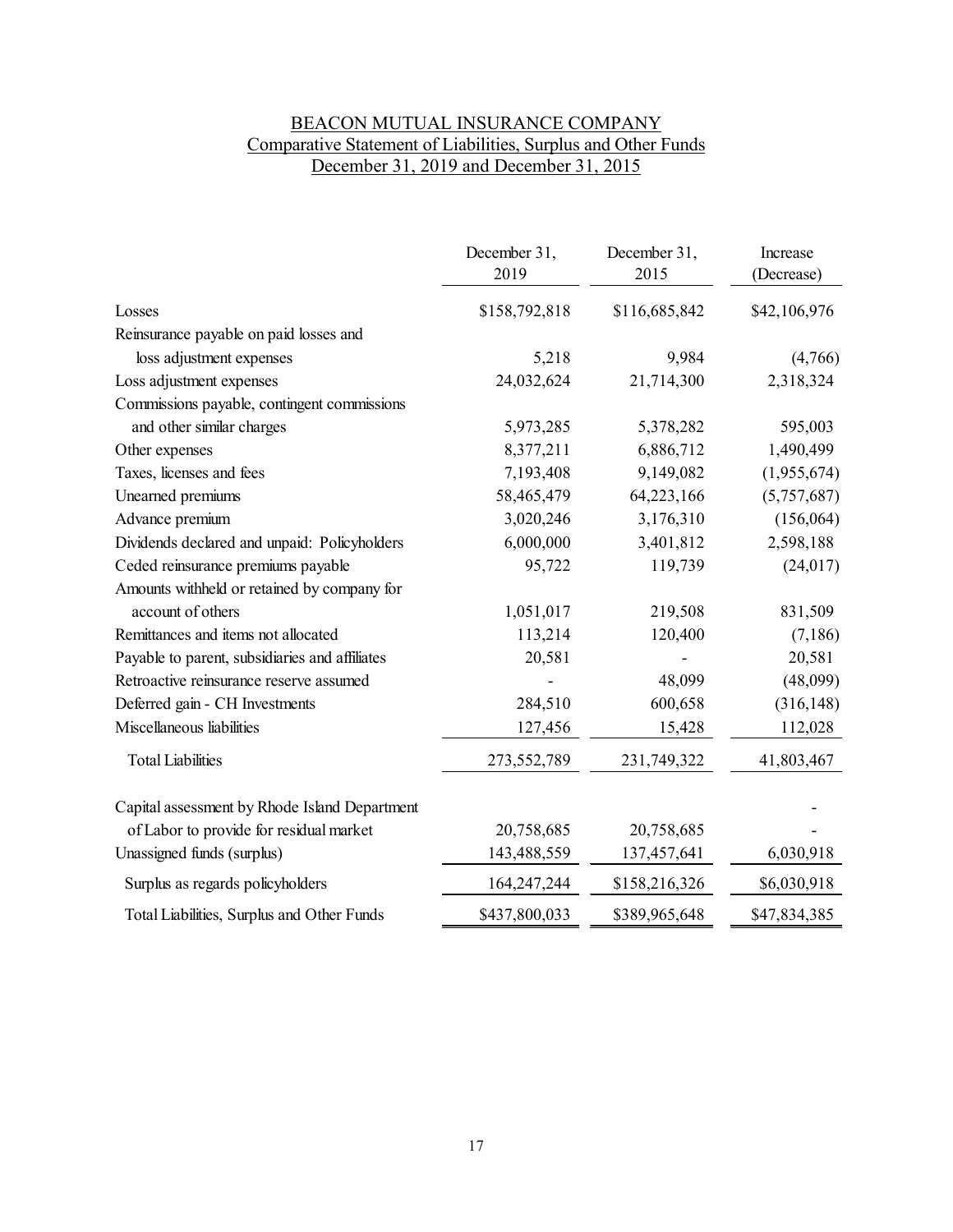# BEACON MUTUAL INSURANCE COMPANY Statement of Income Year Ended December 31, 2019

# UNDERWRITING INCOME

| Premiums earned                                                                                                                                                                                                                                                    | \$121,135,431                                                  |
|--------------------------------------------------------------------------------------------------------------------------------------------------------------------------------------------------------------------------------------------------------------------|----------------------------------------------------------------|
| Losses incurred<br>Loss adjustment expenses incurred<br>Other underwriting expenses incurred                                                                                                                                                                       | 69,082,104<br>19,624,639<br>37,196,015                         |
| Total underwriting deductions                                                                                                                                                                                                                                      | 125,902,758                                                    |
| Net underwriting gain or (loss)                                                                                                                                                                                                                                    | (4,767,327)                                                    |
| <b>INVESTMENT INCOME</b>                                                                                                                                                                                                                                           |                                                                |
| Net investment income earned<br>Net realized capital gains or (losses)                                                                                                                                                                                             | 12,877,733<br>5,416,967                                        |
| Net investment gain or (loss)                                                                                                                                                                                                                                      | 18,294,700                                                     |
| <b>OTHER INCOME</b>                                                                                                                                                                                                                                                |                                                                |
| Net gain (loss) from agents' balances or premium balances charged off<br>Finance and service charges not included in premiums<br>Miscellaneous income (loss)<br>Gain (loss) on disposal of assets<br>Interest and penalties<br>Retroactive reinsurance gain (loss) | (875, 821)<br>108,165<br>267,090<br>1,745<br>(500)<br>(30,780) |
| Total other income                                                                                                                                                                                                                                                 | (530, 101)                                                     |
| Net income before dividends to policyholders, after capital gains tax and<br>before all other federal and foreign income taxes                                                                                                                                     | 12,997,272                                                     |
| Less: Dividends to policyholders                                                                                                                                                                                                                                   | 6,000,000                                                      |
| Net income, after dividends to policyholders, after capital gains tax and<br>before all other federal and foreign income taxes                                                                                                                                     | 6,997,272                                                      |
| Net income                                                                                                                                                                                                                                                         | \$6,997,272                                                    |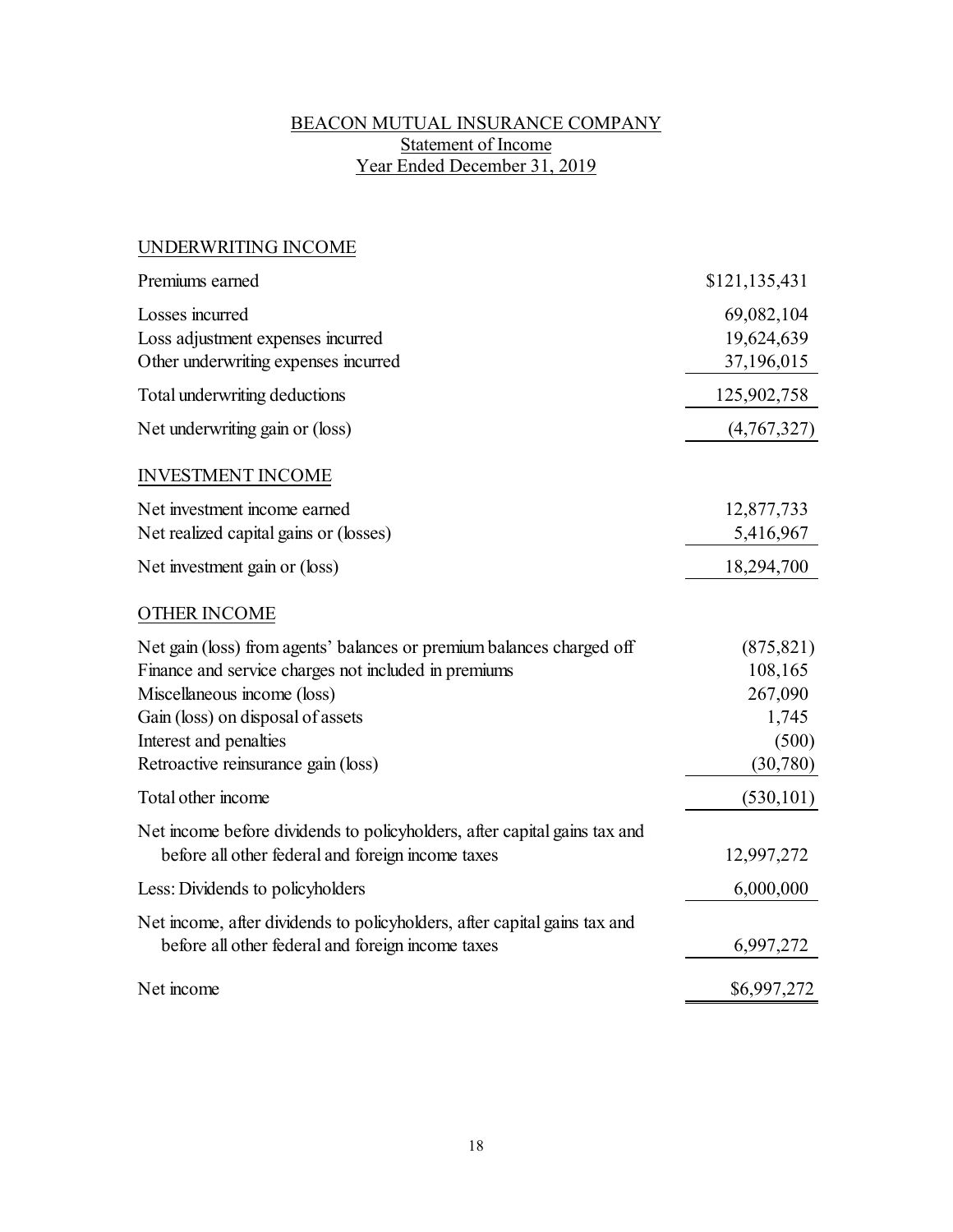# BEACON MUTUAL INSURANCE COMPANY Reconciliation of Capital and Surplus December 31, 2015 to December 31, 2019

| Surplus as regards policyholders, December 31, 2015 |           |           | \$158,216,326 |
|-----------------------------------------------------|-----------|-----------|---------------|
|                                                     | Gains     | Losses    |               |
| Net income                                          | 7,936,854 |           |               |
| Change in net unrealized capital gains or (losses)  | 343,091   |           |               |
| Change in nonadmitted assets                        |           | 2,249,027 |               |
|                                                     |           |           |               |
| Total gains and losses                              | 8,279,945 | 2,249,027 |               |
| Change in surplus as regards policyholders          |           |           | 6,030,918     |
| Surplus as regards policyholders, December 31, 2019 |           |           | \$164,247,244 |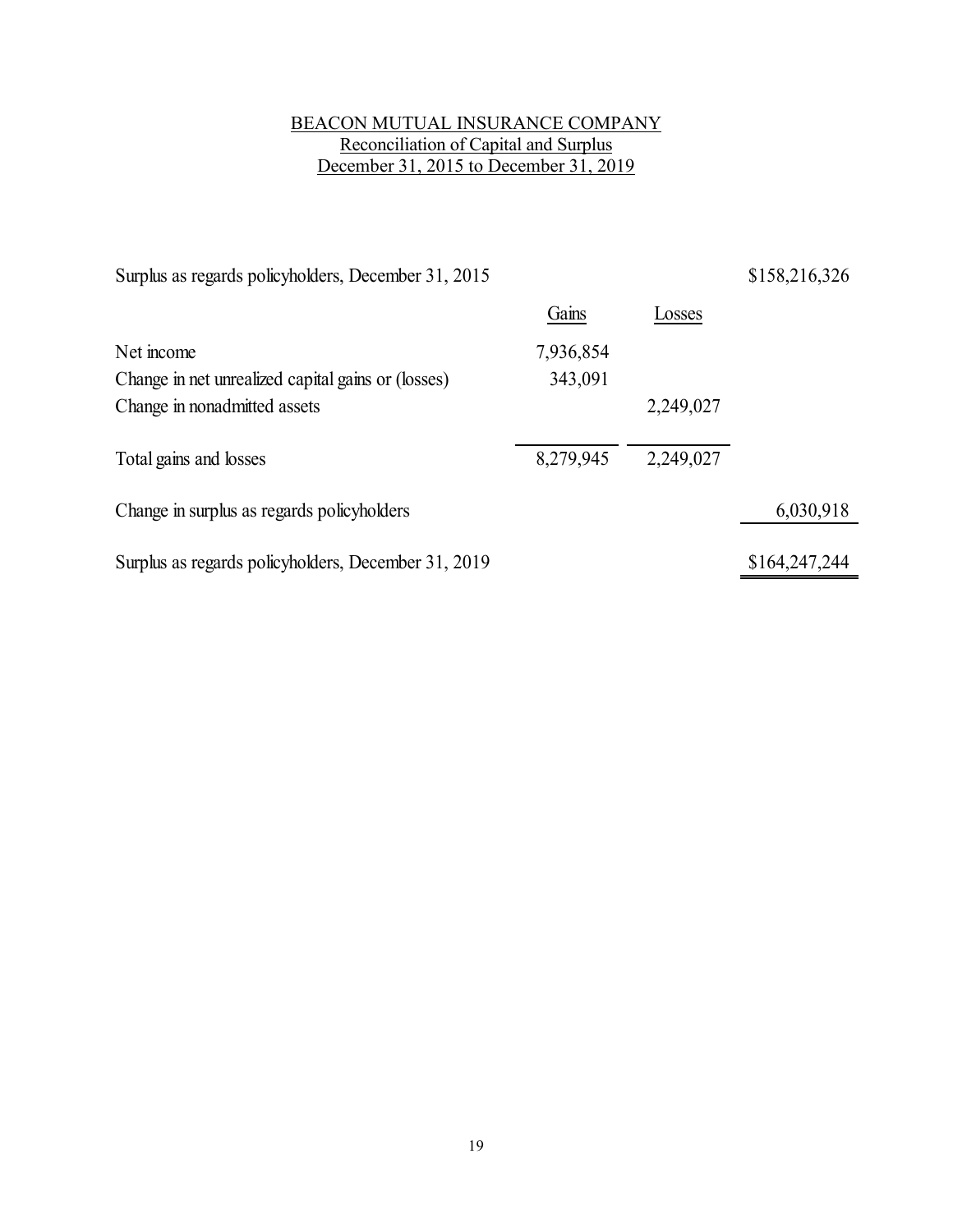# BEACON MUTUAL INSURANCE COMPANY Analysis of Examination Adjustments December 31, 2019

The examination of BMIC, performed as of December 31, 2019, did not disclose any material misstatements to the financial statements contained in its 2019 Annual Statement filing. Accordingly, the amounts reported by BMIC have been accepted for purposes of this report.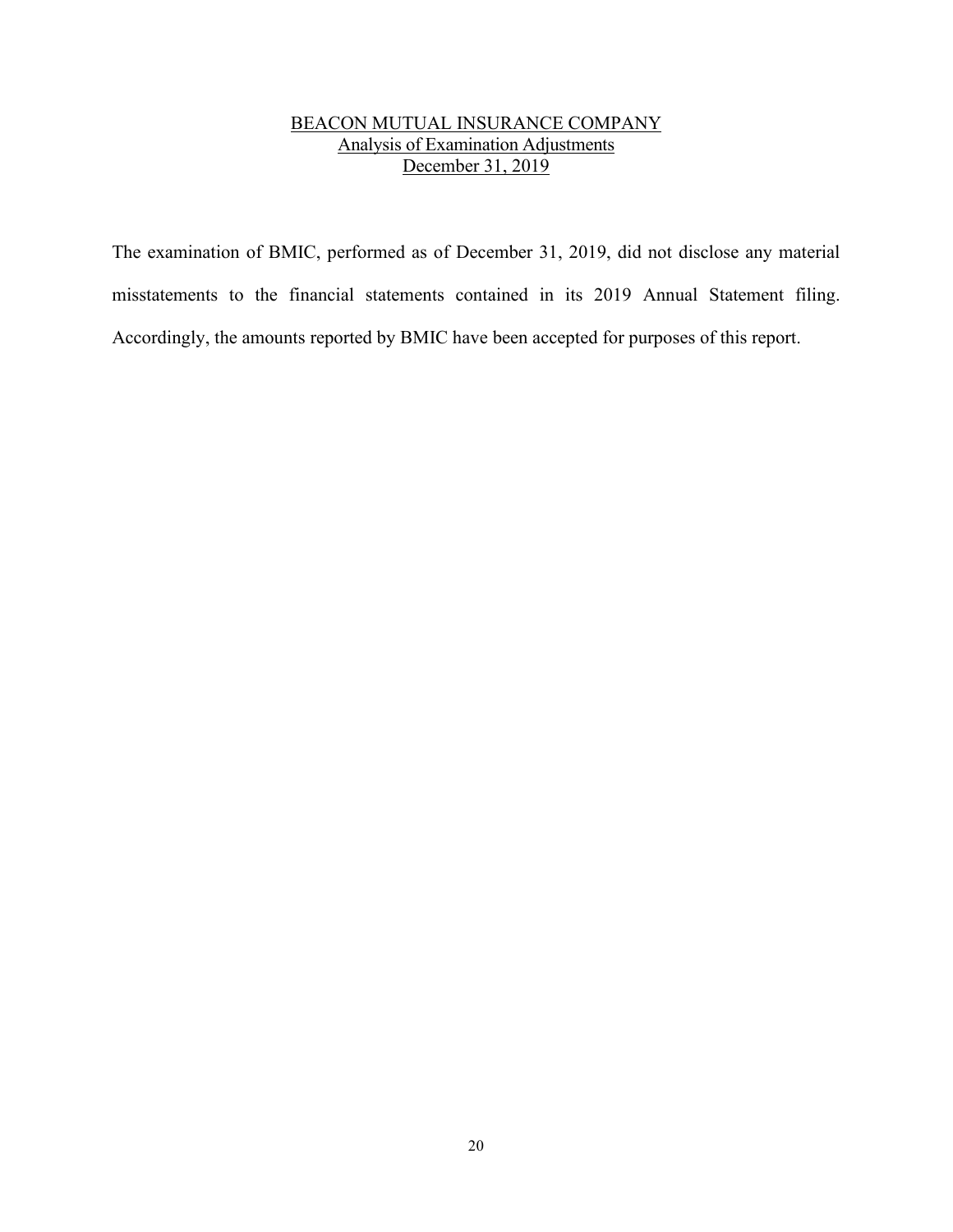# **COMMENTS ON FINANCIAL STATEMENTS**

#### **Bonds \$299,841,580**

The above amount is the net admitted value of bonds owned by the Beacon Mutual Insurance Company and reflects the amount reported in the 2019 Annual Statement.

All of the bonds owned at year-end 2019 are held in accordance with custodial agreements with third parties. Approximately 6% of the bond portfolio, which amounts to \$18,022,355, are held in the form of special deposits with various states.

Approximately ninety-nine percent (98.8%) of all bonds in the portfolio at December 31, 2019, were rated as Class 1 and Class 2 based upon evaluation methods established by the National Association of Insurance Commissioners, Securities Valuation Office. Class 1 and Class 2 securities are considered the "highest quality" and "high quality," respectively.

The aggregate book/adjusted carrying value of bonds owned by the Company as of December 31, 2019, represents 68.5% of their total admitted assets. The book/adjusted carrying value, fair value, actual cost and par value of BMIC's bond portfolio at December 31, 2019, is as follows:

| <b>Book/Adjusted</b><br><b>Carrying Value</b> | <b>Fair Value</b> | <b>Actual Cost</b> | <b>Par Value</b> |
|-----------------------------------------------|-------------------|--------------------|------------------|
| \$299,841,581                                 | \$315,810,763     | \$302,962,206      | \$294,442,389    |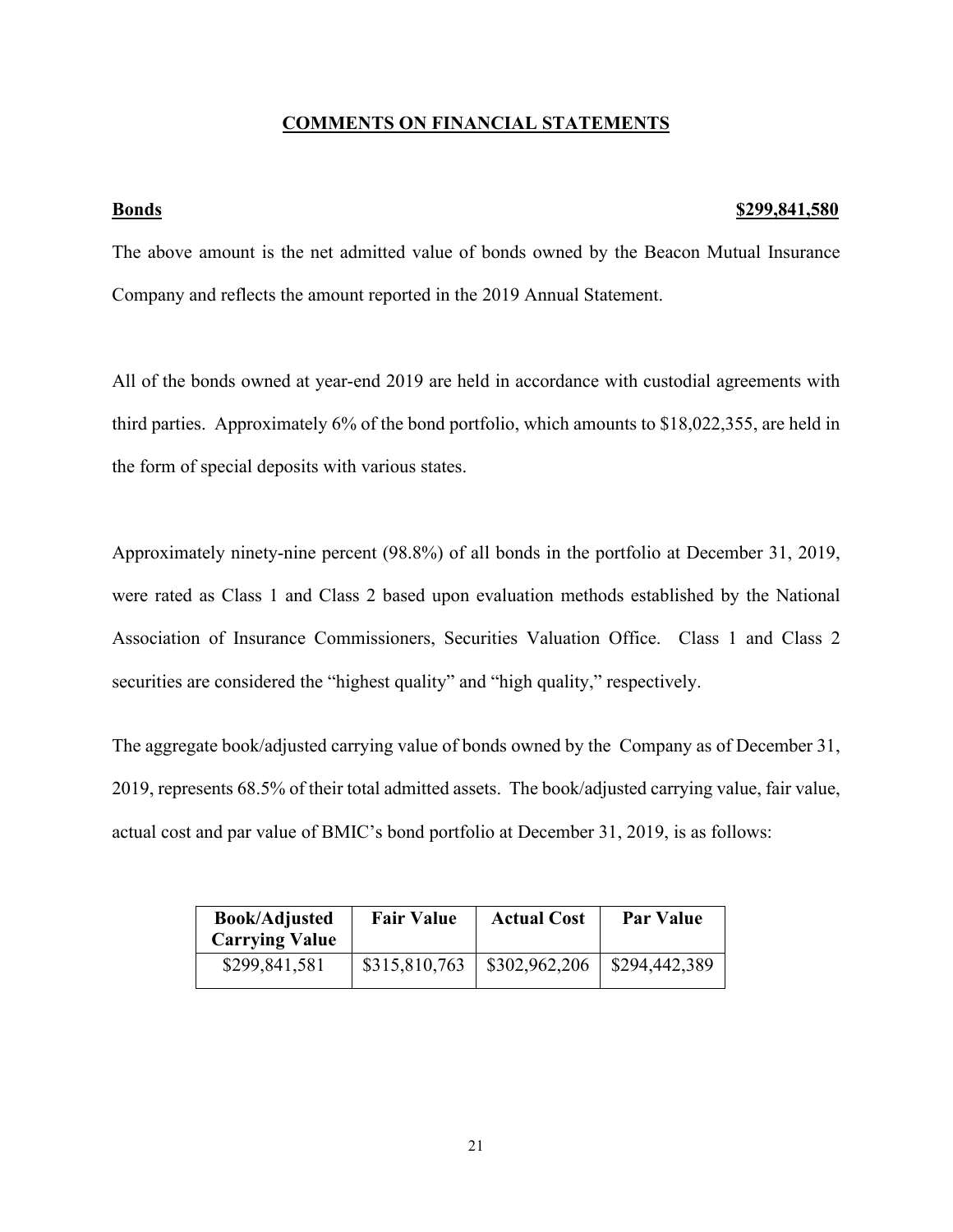# **Losses and Loss Adjustment Expenses** \$182,825,442

| Losses                   | \$158,792,818 |
|--------------------------|---------------|
| Loss Adjustment Expenses | 24,032,624    |
| Total                    | \$182,825,442 |

The reserves for losses and loss adjustment expenses reflected above are the amount as reported by BMIC in its 2019 Annual Statement. BMIC's reported reserves were reviewed for reasonableness by INS Regulatory Insurance Services, Inc. ("INS"), consulting actuaries for the Rhode Island Insurance Division. INS relied upon the underlying data reported by the Company, which was tested by the examiners without exception. INS' analyses included a review of the actuarial assumptions and methods utilized in determining the reserves, and such tests of actuarial calculations as deemed necessary.

Based upon the review performed by INS, BMIC's reported reserves were found to be calculated in accordance with commonly accepted reserving methods and are based on appropriate actuarial factors given the risk exposures under the policy provisions. INS also concluded that the reported reserves make reasonable provision for all unpaid loss and loss adjustment expense obligations of BMIC, under the terms of their policies and agreements.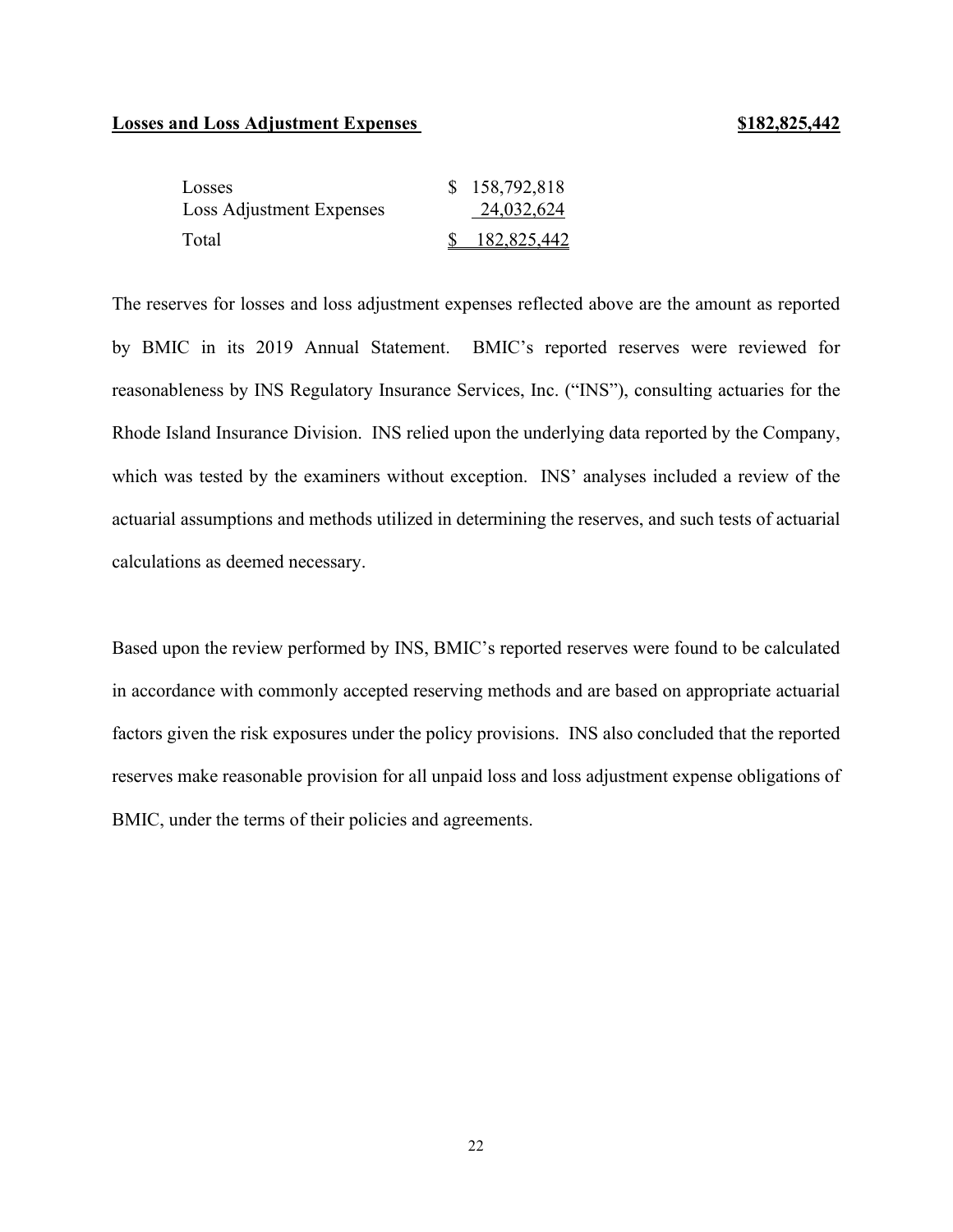# **Policyholders' Surplus Policyholders' Surplus**

| Aggregate write-ins for other than special |               |
|--------------------------------------------|---------------|
| surplus funds                              | \$20,758,685  |
| Unassigned funds (surplus)                 | 143,488,559   |
| Surplus as Regards Policyholders           | \$164,247,244 |

Aggregate write-ins for other than special surplus funds consist entirely of a capital assessment levied on all insurance carriers that wrote workers' compensation and employers' liability insurance in the State of Rhode Island. This capitalization was provided pursuant to Public Law 2003, Chapter 410, §19, and was necessary in order for the Company to fulfill its statutory mandate to write involuntary workers' compensation insurance in the State of Rhode Island. This assessment amounted to 3% of gross premiums received from workers' compensation insurance and employer's liability insurance written or renewed on risks within the State of Rhode Island during the period January 1, 1991 to December 31, 1994. Effective January 1, 1995, this assessment was suspended.

Subsequent to the assessment period described above, the Director of the Rhode Island Department of Business Regulation has the authority to determine, on an ongoing basis, the future rate of such assessments at levels appropriate to ensure the Company's solvency, and that is adequate to provide the Company with the surplus necessary to service the residual risk market and satisfy the reserve and surplus requirements of the Company.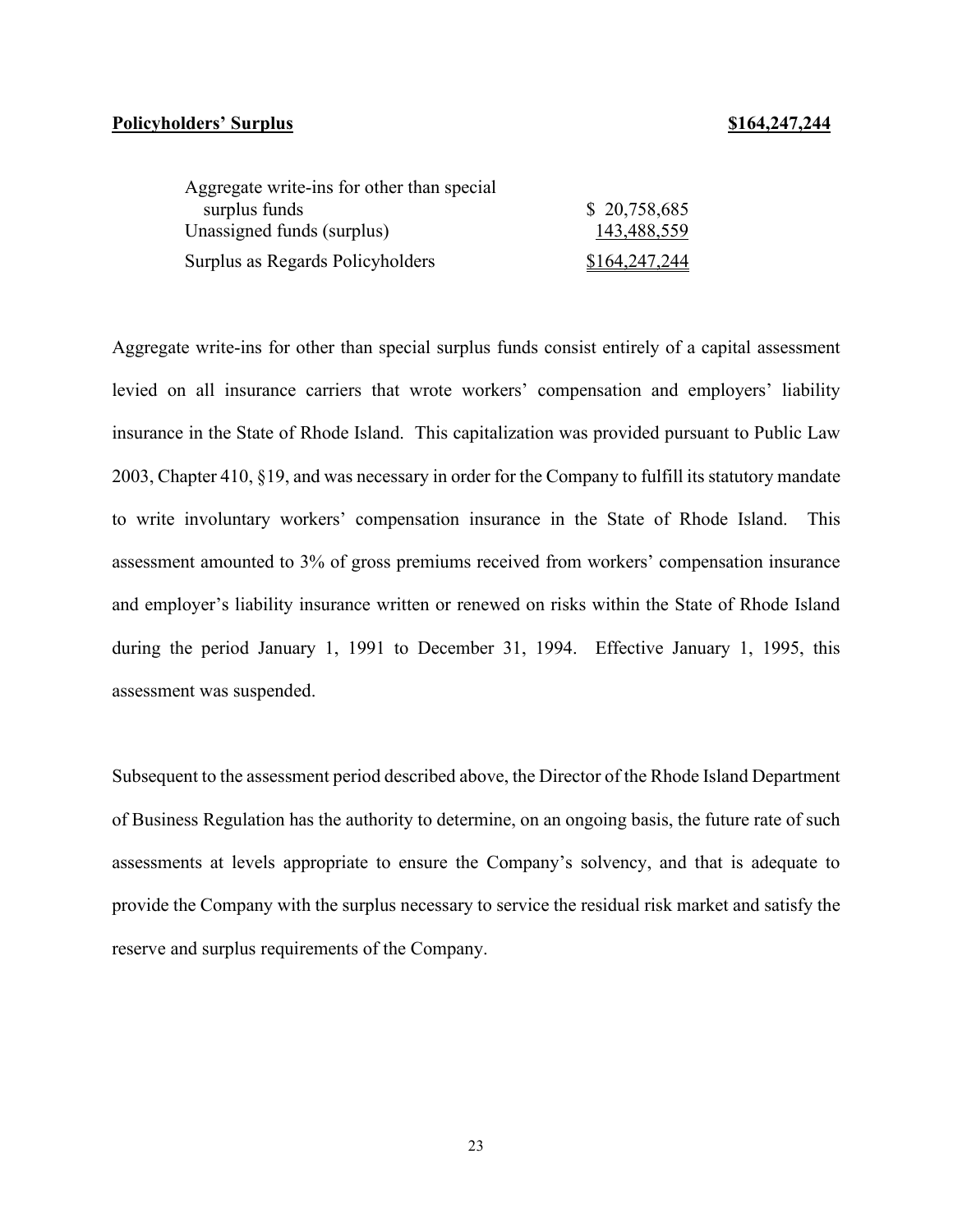### **SUBSEQUENT EVENTS**

A review of financial information, the Company's records, and the minutes to the Board of Directors' meetings and the various committees for the period subsequent to the examination period was performed to ascertain whether any subsequent events have occurred which would have a material impact on the Company's operations or financial statements. In addition, an inquiry was made of the Company's management regarding subsequent events. Based upon our review, the following significant event occurred subsequent to December 31, 2019.

#### Declaration of Policyholder Dividend

On December 16, 2020, the Board of Directors of Beacon Mutual Insurance Company approved and declared a safety dividend from the Company's policyholder equity in the amount of \$8,000,000 to be distributed to policyholders based on the alternative safety dividend model approved by the Board in 2019. Distribution of the dividend to eligible policyholders occurred in March 2021.

## The Beacon Foundation

As of November 30, 2020, BMIC formed and provided initial funding for The Beacon Foundation, a 501(c)(3) private foundation, formed for the purpose of making grants to  $501(c)(3)$  charitable organizations. BMIC is The Beacon Foundation's sole controlling Member and will appoint its Board of Directors. The Beacon Foundation will serve as the primary vehicle of the Company's charitable giving program and will generally fund grants through the investment income from the Company's initial allocation.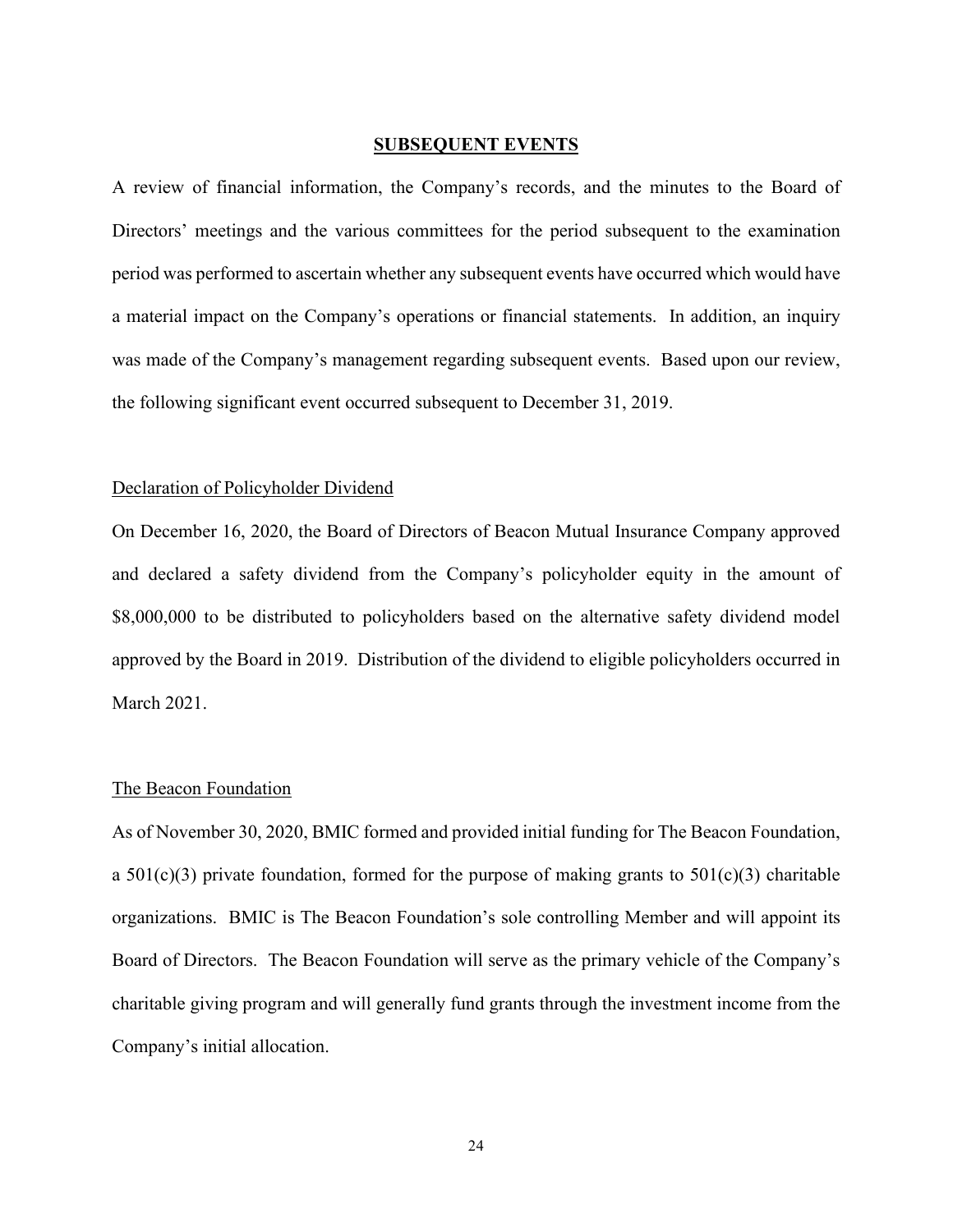### COVID-19 Pandemic

On March 11, 2020, the World Health Organization declared the spreading coronavirus (COVID-19) outbreak a pandemic. The extent of the impact of COVID-19 on the Company's operational and financial performance will depend on certain developments, including the duration and spread of the outbreak, regulatory decisions, and the impact on the financial markets, all of which are uncertain and cannot be predicted. As of June 24, 2021, the Company's operations are functioning well in a largely "remote" environment. The conservative nature of the Company's investment portfolio and limited exposure in equity investments has largely insulated them from volatility in the financial markets and preserved its surplus and liquidity positions. Although the extent to which COVID-19 may impact the Company's financial condition or results of operations is uncertain, given the uncertainty regarding the future of the pandemic, as of the date of this report, the Company has maintained largely stable operations and financial results.